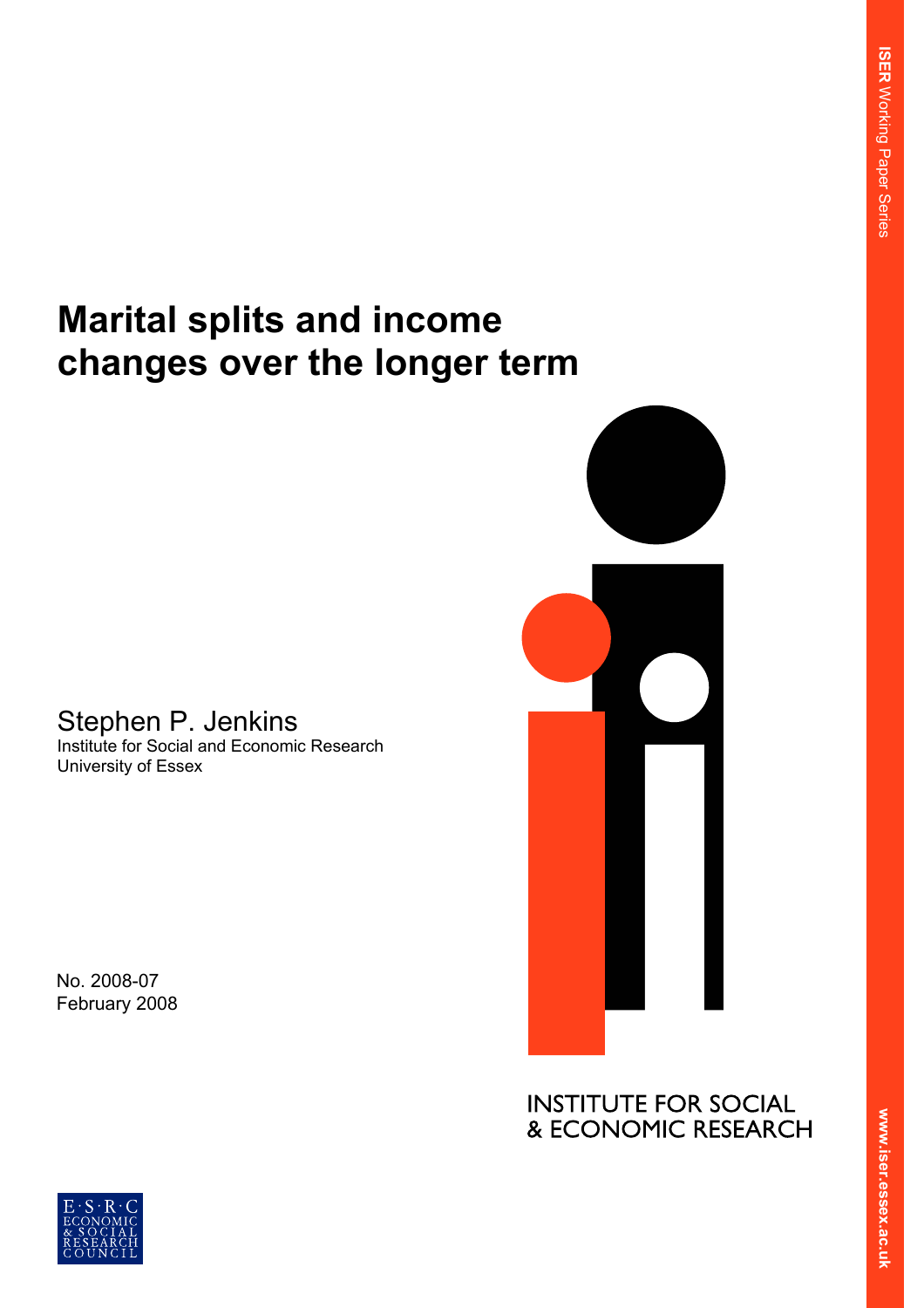#### **Marital splits and income changes over the longer term**

Stephen P. Jenkins

#### **Non-technical summary**

What happens to people's incomes when their or their parents' marital union dissolves? Virtually all previous analyses of this question – for Britain, the USA, and a large number of European countries – have focused on short-term changes in income, comparing income for the year before the marital split with income for the year after the marital split. This research has found, almost without exception, that there are large falls in income in the year after a marital split for separating women and children, but not for separating men.

 This paper is the first British study to examine whether the short-term economic consequences of a marital split have changed over time. Using data from waves 1–14 (survey years 1991–2004) of the British Household Panel Survey, I show that marital splits continue to be associated with short-term declines in income for separating wives and children relative to separating husbands, but the size of the decline has declined over time markedly for women with children, and for dependent children. For the period 1991–1997, the average fall in income for separating mothers between the year before and the year after the marital split was –30%, whereas for the period 1998–2004, the average fall in income for this group was –12%. The corresponding figures for separating husbands were 36% and 31%.

 The explanation for why the economic consequences of a marital split are no longer so adverse for women with children appears to be relatively straightforward: employment rates for mothers rose secularly over the 1990s and were given a particular stimulus by the introduction of Working Families Tax Credit in 1998. WFTC both raised the incentives to take a job for workless families with children regardless of the marital status of the parent(s), and made work pay to a greater extent.

I also consider how post-split incomes evolve over the longer-term, tracing the incomes of separating husbands and wives from the year before their marital split through to the fifth year following the marital split. The analysis of these six-year income trajectories suggests that, after their large fall immediately after the marital split, incomes for separating wives do recover but not to their previous levels: five years after a split, incomes remain about 10% below their pre-split levels on average. However women who do not have a job in any of the five years after a marital split, or who do not find a new partner, do much worse than this. Women who remain in paid work or who have a new partner fare best.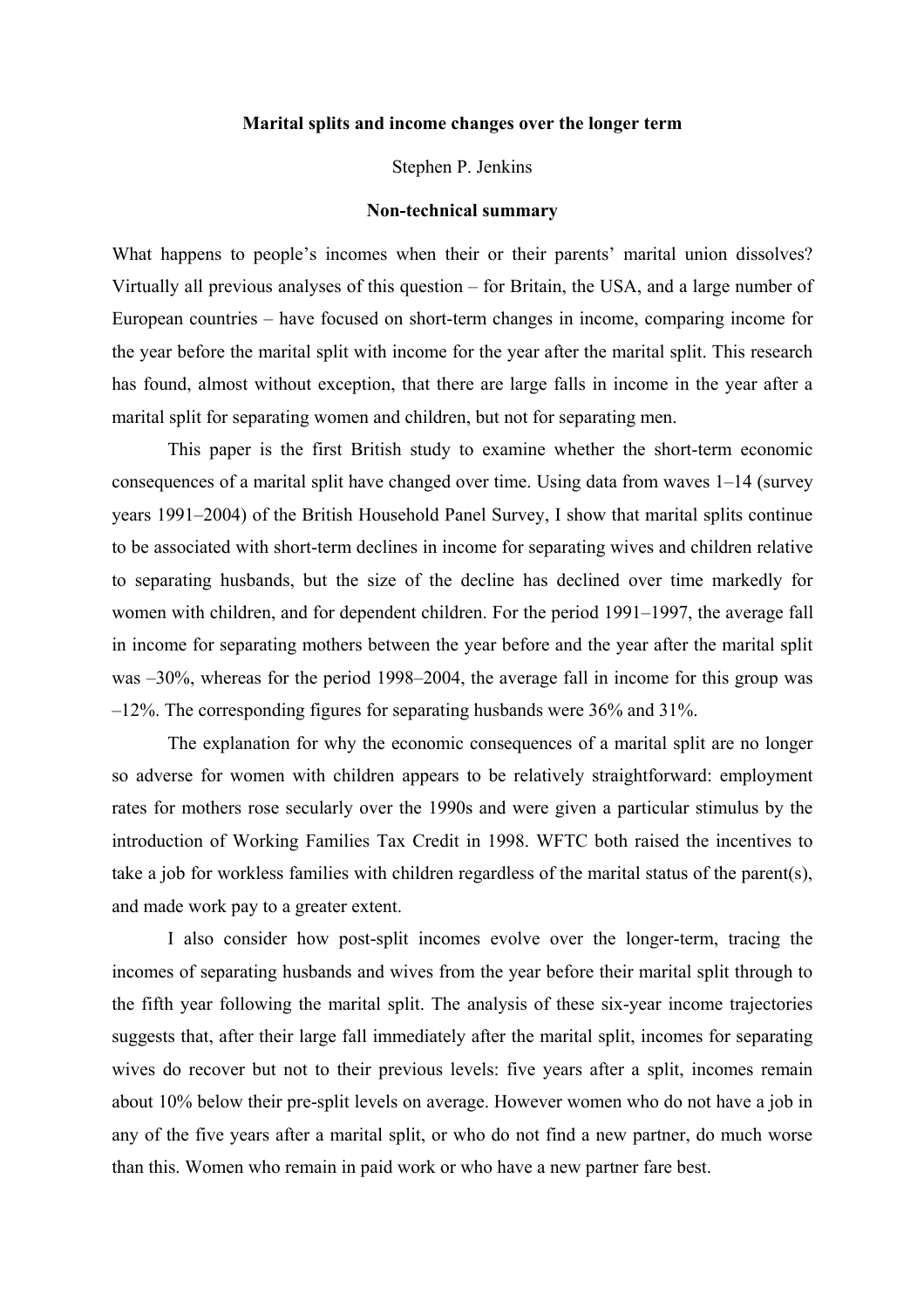## **Marital splits and income changes over the longer term**

Stephen P. Jenkins

Institute for Social and Economic Research University of Essex Colchester CO4 3 SQ United Kingdom Email: stephenj@essex.ac.uk

#### *Abstract*

What happens to people's incomes when their or their parents' marital union dissolves? Using data from waves 1–14 (survey years 1991–2004) of the British Household Panel Survey, I show that marital splits are associated with short-term declines in income for separating wives and children relative to separating husbands, but the size of the decline has declined over time markedly for women with children and this most likely reflects the effects of secularly rising employment rates and, related, the introduction of Working Families Tax Credit in 1998. Analysis of income trajectories suggests that in the five years following a marital split, incomes for separating wives recover but not to their previous levels.

*Keywords:* divorce, marital dissolution, income distribution, income mobility, poverty JEL codes: J12, D31, I38

#### *Acknowledgements*

Prepared as a chapter for *Changing Relationships* (eds) M. Brynin and J.F. Ermisch, Routledge, forthcoming. Research supported by the ESRC core funding of ISER's Research Centre on Micro-Social Change and United Kingdom Longitudinal Studies Centre, and the University of Essex. Thanks to the editors for their forbearance, to Mandigant for the ambience, and to Lucinda Platt for comments and suggestions.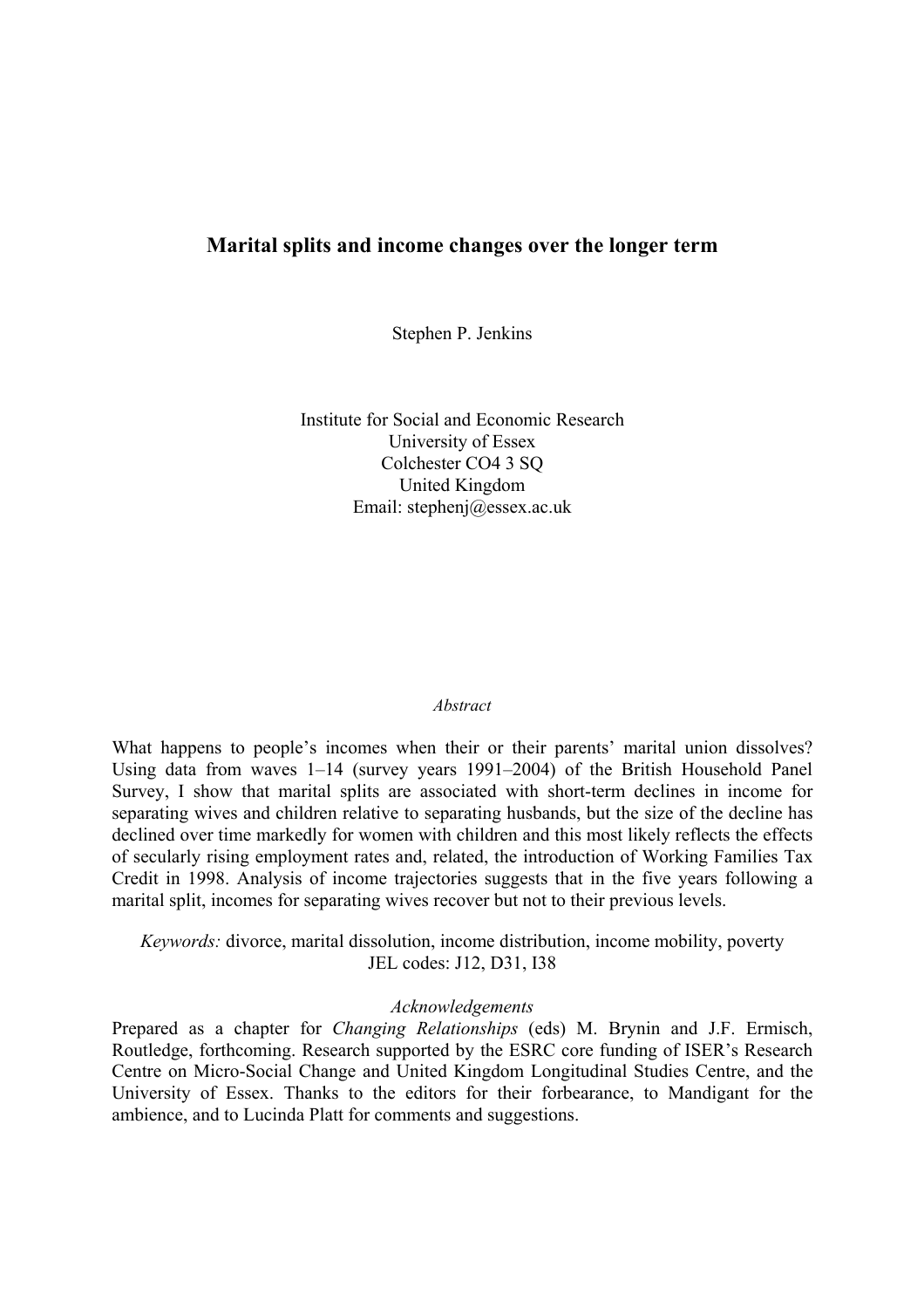#### **1. Introduction**

In the past two decades, as panel surveys have become widespread, substantial evidence has accumulated concerning the economic consequences of marital disruption measured in terms of the change in some measure of net household income adjusted for differences in household size and composition. Almost without exception, these studies have found large falls in income in the year after a marital split for separating women. National studies covering Britain, Canada, and the USA include Bianchi and McArthur (1989), Bianchi et al. (1999), David and Flory (1989), Duncan and Hoffman (1985), Finnie (1993), Hoffman (1977), Jarvis and Jenkins (1998, 1999), McKeever and Wolfinger (2001), and Smock (1993, 1994). Crossnational comparative studies have also become more common, building on the pioneering study of Germany and the USA by Burkhauser et al. (1990, 1991). See Andreß et al. (2006) comparing Belgium, Britain, Germany, Italy and Sweden using national panel surveys, and Uunk (2004) and Aassve et al. (2007) comparing member states of the European Union using the European Community Household Panel.

 This paper contributes to this literature in two ways, drawing on data from waves 1– 14 (survey years 1991–2004) of the British Household Panel Survey. First, it is the only study of the trends over time in Britain of the short-term changes in income associated with a marital split. As in most previous studies, I calculate the average year *t* and year *t*+1 income change for persons experiencing a marital split between *t* to *t*+1, pooling multiple waves of panel data to ensure sample sizes are not too small. With a long run of panel data, however, I do not have to pool all waves of data, and can compare earlier periods with later periods. I focus on 1991–1997 compared with 1998–2003 (the years mentioned refer to year *t*). Previous studies of trends in short-term income changes, all for the USA as far as I am aware, have either utilised different surveys to draw conclusions about trends (e.g. McKeever and Wolfinger 2001) or, for the same survey, examined trends relatively long ago (e.g. Smock 1993). With the BHPS, I am able to use consistently defined data from the same survey, and they refer to the relatively recent past.

 The second contribution of the chapter arises from its use of the long run of BHPS panel data in a different way. I examine six-year trajectories, analysing how incomes evolve from the year prior to the marital split (*t*) over the five years following the split (*t*+1 to *t*+5). This longer-run perspective on the economic consequences of marital splits has also been taken by Andreß et al (2006) using data from five European panel surveys and, in much greater detail, by Duncan and Hoffman (1985) using the US Panel Study of Income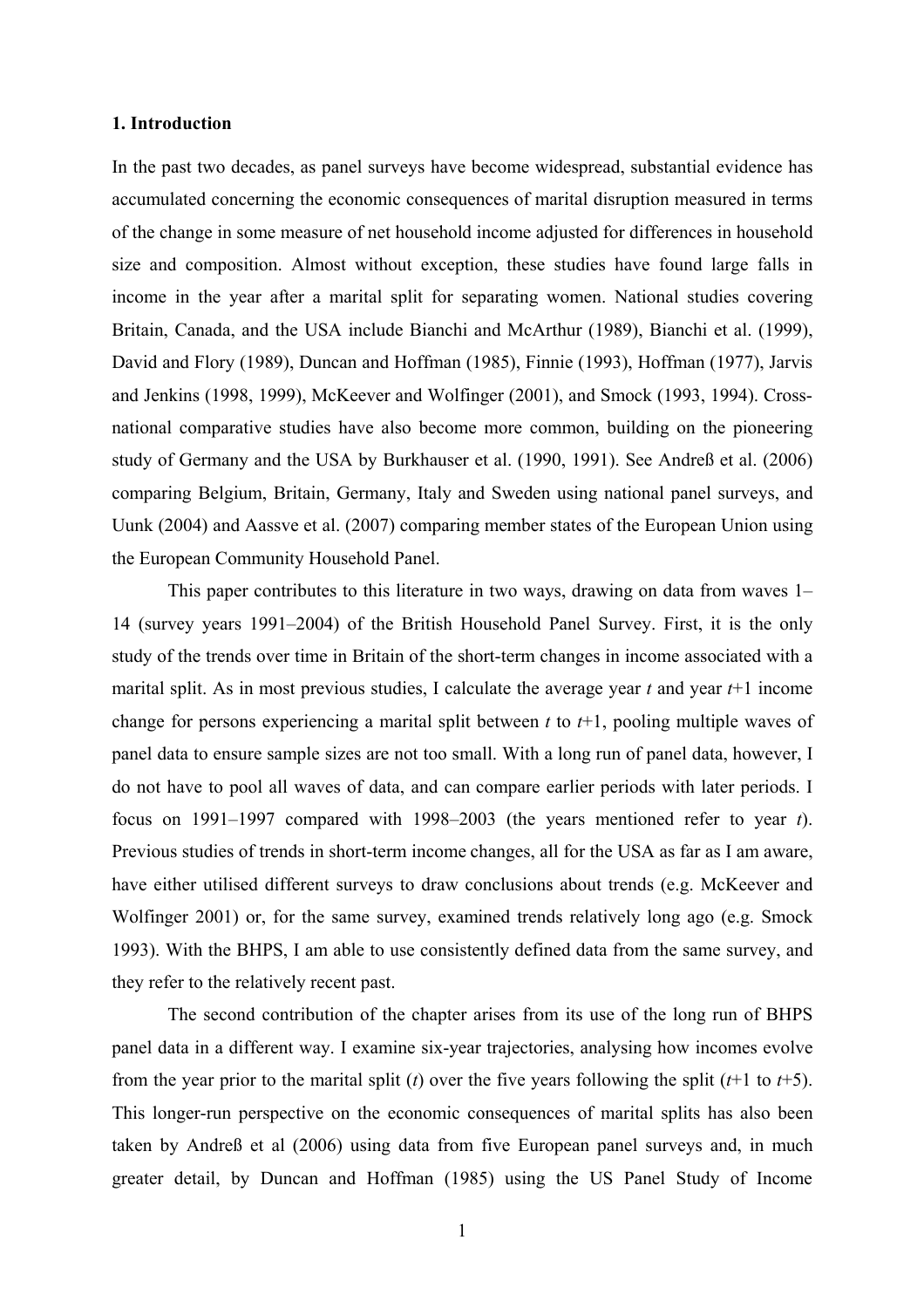Dynamics. My contribution is its focus on Britain, and examination in detail of women who have dependent children prior to the marital split.

 In Section 2, I explain key definitions such as a 'marital split' and 'income', and how data about these were derived from the BHPS, and report sample numbers. In Section 3, I update the analysis of Jarvis and Jenkins (1999), which was based on four waves of BHPS data. I show that marital splits continue to be associated with substantial declines in income for separating wives and children relative to separating husbands. However, the analysis of trends reveals that the size of the drop in income declined in the late 1990s, and I argue that the most likely explanation for this were secular increases in labour force participation rates and – closely associated – changes to the social security benefit system at that time, notably the introduction of Working Families Tax Credit. The analysis of six-year income trajectories is presented in Section 4. The estimates suggest that, in the five years following a marital split, incomes for separating wives recover but not to their previous levels, on average. Women in paid work or who have a new partner fare best. Section 5 provides concluding remarks.

# **2. Data and definitions**<sup>[1](#page-4-1)</sup>

I analyse longitudinal data from the first fourteen waves of the BHPS (survey years 1991– [2](#page-4-0)004).<sup>2</sup> (For a detailed discussion of the BHPS, see Lynn 2006.) All the adults and children in the wave 1 sample were designated as original sample members (OSMs). On-going population representativeness has been maintained by using a following rule typical of household panel surveys: at the second and subsequent waves, all OSMs are 'followed' (even if they move house, or if the household splits up), and there are interviews, at approximately one year intervals, with all adult members of all households containing either an OSM, or an individual born to an OSM whether or not they were members of the original sample. New panel members who subsequently stop living with an OSM are, however, not followed and interviewed again. Thus, for example, if a non-OSM married an OSM at wave 2, and the partnership subsequently dissolved, the OSM is followed, but the non-OSM is not. There are some exceptions: new panel members who have children with OSMs become 'permanent

<span id="page-4-1"></span><sup>&</sup>lt;sup>1</sup> This section draws on Jarvis and Jenkins (1999).

<span id="page-4-0"></span> $2$  I use only the original sample which began in 1991. Data from the later extension samples for Scotland, Wales, and Northern Ireland are not used.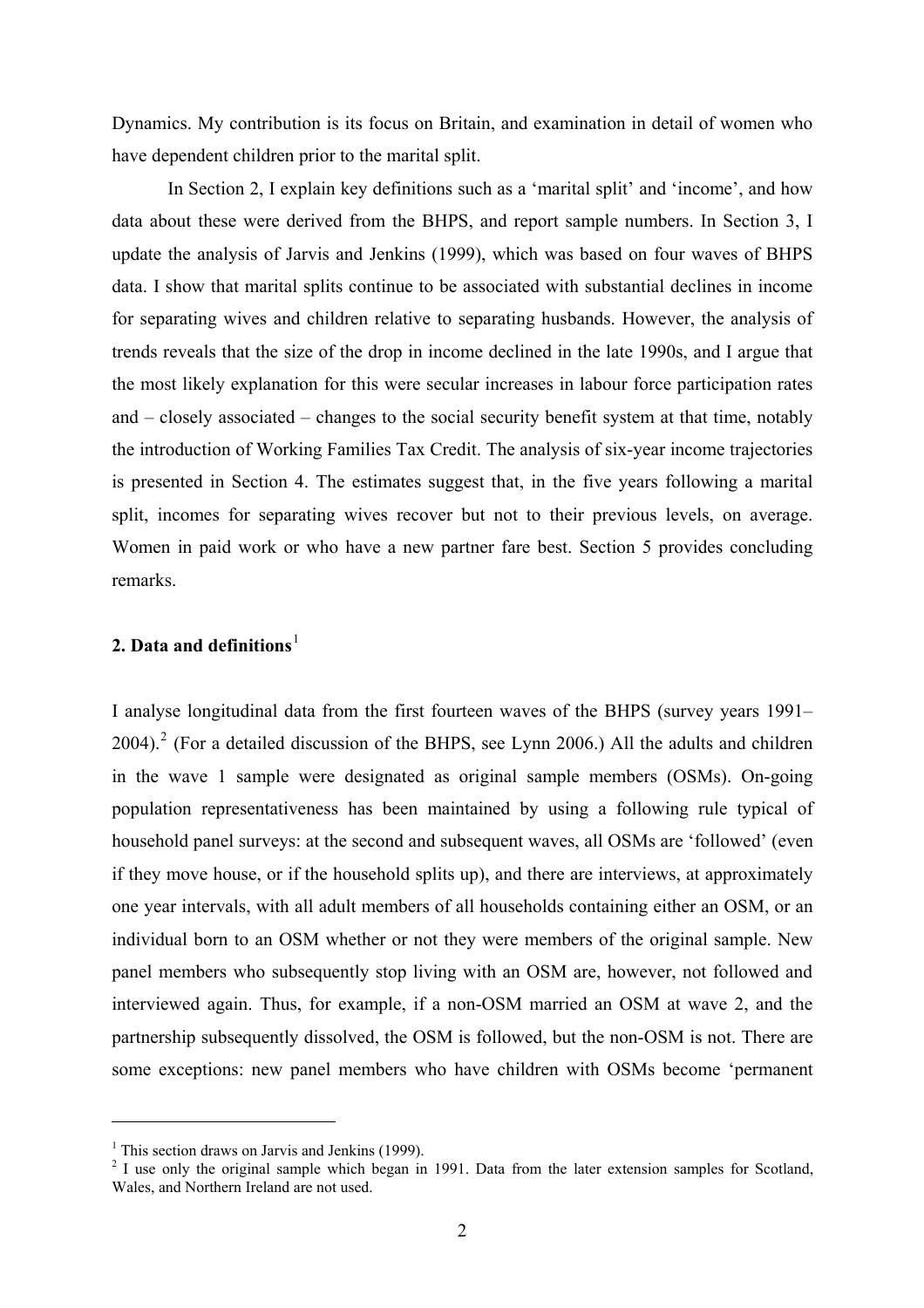sample members' (PSMs) and continue to be followed. These PSMs are included in the analysis.

Following Jarvis and Jenkins (1999) and most other studies, I define a marital split as a transition from a legal marriage or cohabiting union observed at the wave *t* interview to living apart from the wave *t* spouse or partner at the wave *t*+1 interview, where *t* runs from 1 (wave 1) to 13 (wave 13). Calculations are based on three main subsamples of persons experiencing a marital split: (i) separating men, (ii) separating women, and (iii) the dependent children present at wave *t* of parents who separated between *t* and  $t+1$ .<sup>[3](#page-5-1)</sup> Adults who repartner between wave *t* and wave *t+*1 are included in the analysis. As with a number of other studies, I consider only the first marital split that is observed in the panel (this accounts for almost 90 per cent of all observed splits.)

An individual's economic circumstances in each year is measured in terms of the equivalized household net income of the household to which the individual belongs. Net income is the sum across household members of income from employment and selfemployment, investments and savings, private and occupational pensions, other market income and private transfers (including maintenance income), plus cash social security and social assistance receipts from the state, less income tax payments, employee National Insurance contributions, and local taxes.<sup>[4](#page-5-2)</sup> Net income is the most widely used income measure in the U.K., and the basis of official income distribution statistics (see e.g. Department for Work and Pensions  $2007$ ).<sup>[5](#page-5-3)</sup>

The reference period over which most income components are measured is the month prior to the interview or the most recent relevant period,<sup>[6](#page-5-4)</sup> with all figures converted to a comparable pounds per week basis pro rata. The use of this current income measure increases the chance that observed income changes reflect transitory variations.<sup>[7](#page-5-0)</sup> However, there are also significant advantages to using a relatively short reference period. First, we can be more confident that the household income measure is based on information for the people who are

<span id="page-5-1"></span> $3$  A dependent child is aged less than 16 years, or more than 16 years but under 19 years and unmarried, in fulltime non-advanced education and living with their parents. When looking at income changes for dependent children experiencing a marital split, I also required that the child be dependent at both waves  $t$  and  $t+1$ .

<span id="page-5-3"></span><span id="page-5-2"></span><sup>&</sup>lt;sup>4</sup> For a more detailed discussion of the construction of the BHPS net income variables, see Levy et al. (2006).

<sup>&</sup>lt;sup>5</sup> See Jarvis and Jenkins (1999) for analysis of pre-tax pre-transfer ('original') income and pre-tax post-transfer ('gross') income.<br><sup>6</sup> The principal exceptions are employment earnings which are 'usual earnings', and income from investments and

<span id="page-5-4"></span>savings which are annual measures.

<span id="page-5-0"></span><sup>&</sup>lt;sup>7</sup> But see Böheim and Jenkins (2006) who show that the distributions of BHPS current and annual income measure are very similar.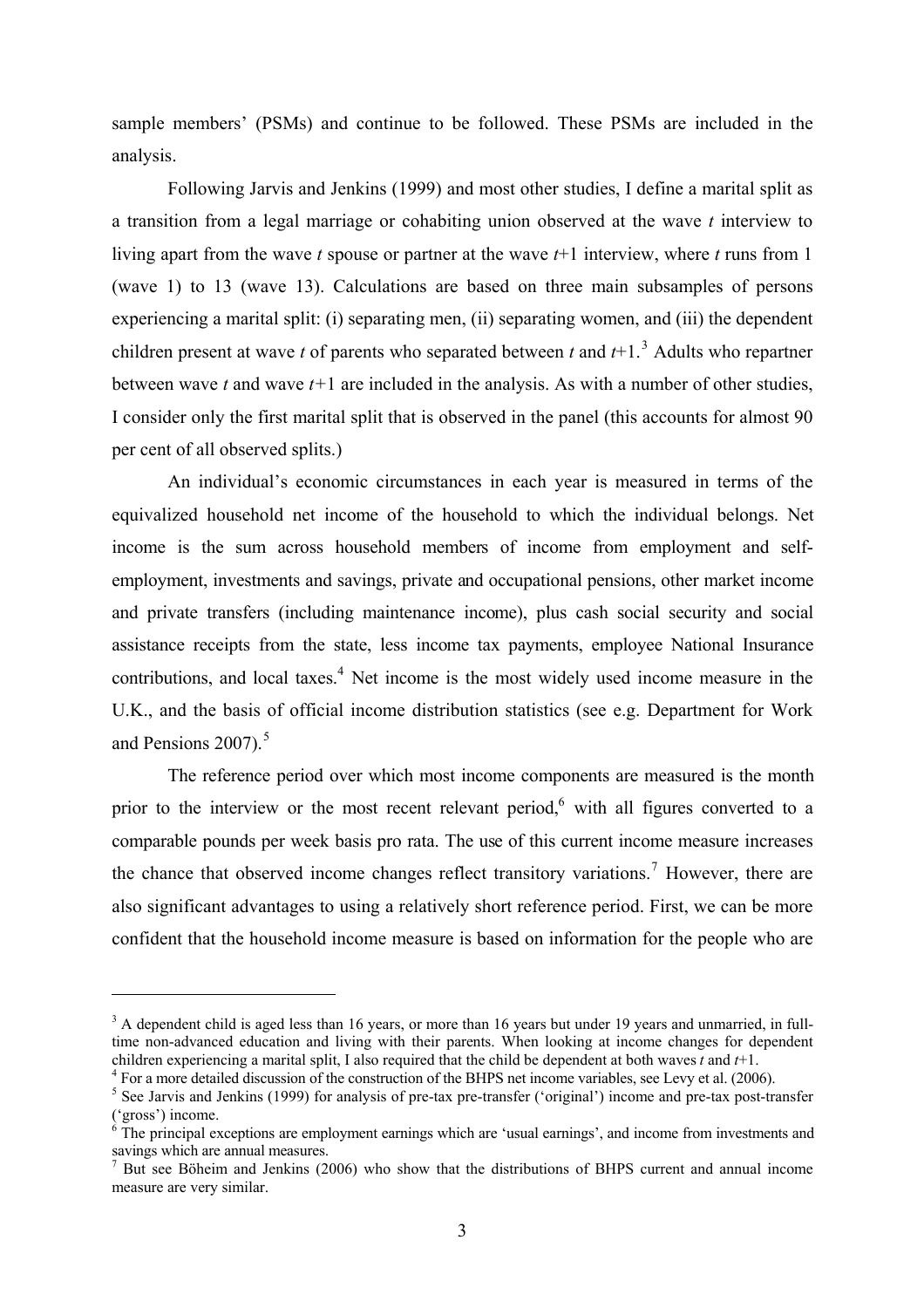present in the household during the income reference period. Second, we maximise sample size, because fewer interviews are required to measure pre- and post-split income change.

 In order to derive comparable measures of real income over time, all incomes have been indexed to April 2007 price levels using an appropriate monthly price deflator (the index of retail prices excluding local taxes).

 Net household income were adjusted to take account of differences in composition and size between households using the McClements (before housing costs) equivalence scale, which has scale rates which depend on the number of adults and the number and age of dependent children: see Department for Work and Pensions (2007) for details. I normalise the scale rates so that the rate has the value of one for single adult households.

 Although the McClements scale has been the most commonly-used in Britain, there is no single 'correct' equivalence scale from a conceptual or an empirical point of view (Coulter et al., 1992). Estimates of the size and direction of the income change resulting from a marital split may be sensitive to the equivalence scale chosen. When a couple separate, they typically form separate households of a smaller size and so, if there are large economies of scale, the consequences of a marital split for living standards are much more deleterious than were there only minor economies of scale. Moreover, inbuilt assumptions about economies of scale affect income change estimates more for separating husbands than wives (or children) because the change in household size with a marital split is greater for husbands: children of separating couples typically reside with their mothers after the split. For a detailed analysis of the sensitivity of results to changes in the equivalence scale, see Jarvis and Jenkins (1999).

#### *Sample numbers and characteristics*

The numbers of separating husbands, wives and children who experienced a marital split in BHPS waves 1–14 are summarized in Table 1. Column 1 shows the number of individuals for the case where at least one partner of a splitting couple was traced at the wave after the split. (If both partners attrit, one cannot tell if they also split up.) Column 2 shows the numbers of individuals providing some form of response at interview, and Column 3 shows the numbers for whom valid net income measures could be derived. Clearly, sample dropout is substantial,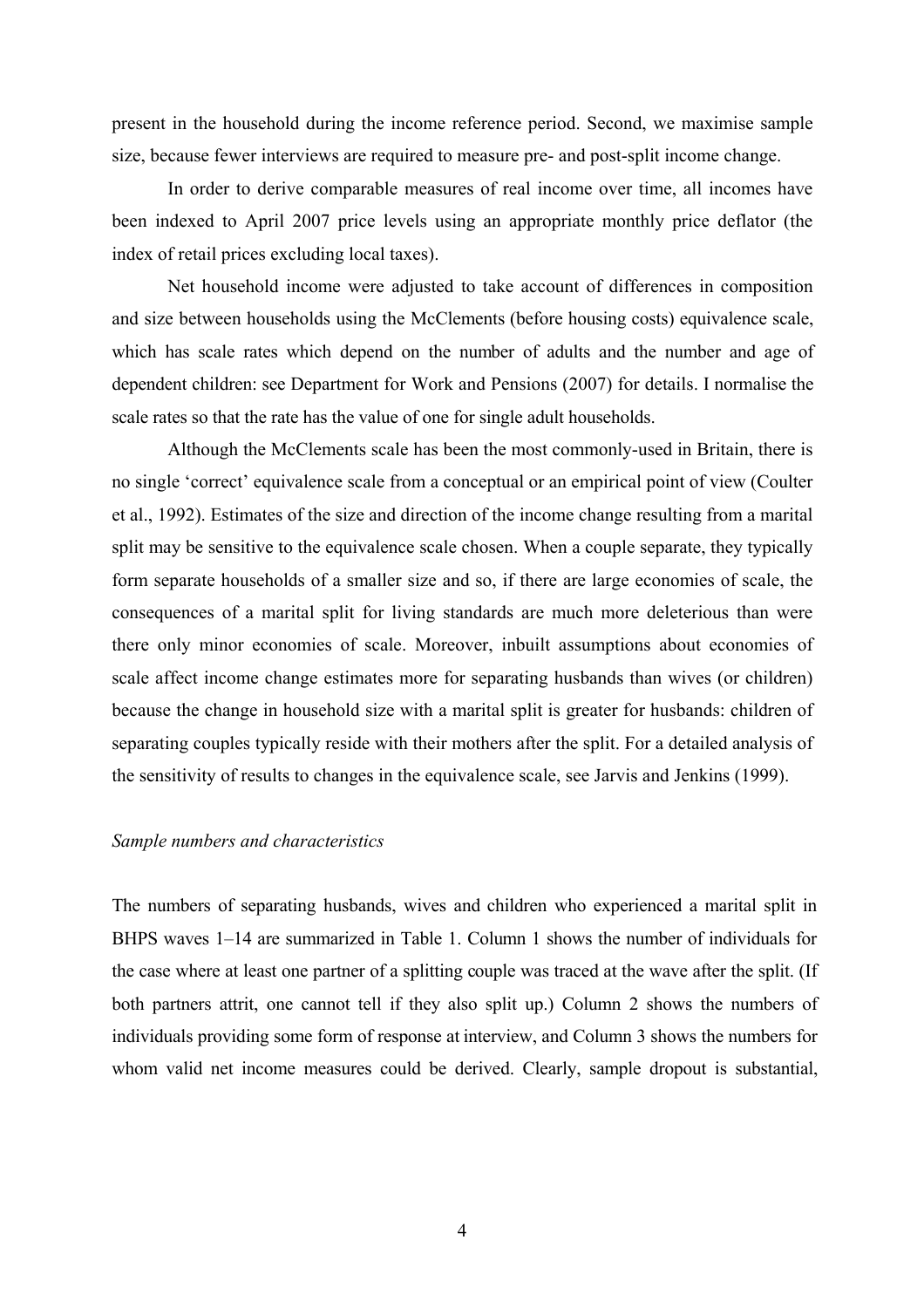especially for separating husbands and those with dependent children at wave  $t$  in particular.<sup>[8](#page-7-0)</sup> For only 67 per cent of separating husbands is any kind of interview achieved (77 per cent for those without children at *t*; 60 per cent for those with children at *t*). By contrast, there are interviews with 89 per cent of separating wives, and this fraction does not vary between mothers and childless women. These figures may be compared with the overall wave-on-wave response rates to the BHPS of around 90 per cent for wave 2, and several percentage points higher for each wave thereafter. Incomplete response to income questions reduces sample numbers further, as a comparison with column 3 shows. However, the proportionate reduction is broadly the same for separating husbands and wives.

| Table 1                                         |                |                |                                                    |     |     |  |  |  |
|-------------------------------------------------|----------------|----------------|----------------------------------------------------|-----|-----|--|--|--|
| Numbers of persons experiencing a marital split |                |                |                                                    |     |     |  |  |  |
| Persons experiencing a marital Original         |                | As $(1)$ , and | As $(1)$ , and with valid net income data          |     |     |  |  |  |
| split<br>Sample                                 |                | with an        | at waves t and $t+1$                               |     |     |  |  |  |
|                                                 | Members at     | interview of   |                                                    |     |     |  |  |  |
|                                                 | wave t         | any kind at    |                                                    |     |     |  |  |  |
|                                                 | eligible to be | wave $t+1$     |                                                    |     |     |  |  |  |
|                                                 | interviewed    | (full, proxy,  |                                                    |     |     |  |  |  |
|                                                 | at wave $t+1$  | telephone)     |                                                    |     |     |  |  |  |
|                                                 | Waves $1-13$   |                | Waves $1-13$ Waves $1-13$ Waves $1-7$ Waves $8-13$ |     |     |  |  |  |
|                                                 | (1)            | (2)            | (3)                                                | (4) | (5) |  |  |  |
| Husbands                                        | 803            |                | 392                                                | 234 |     |  |  |  |
|                                                 |                | 539            |                                                    |     | 158 |  |  |  |
| Wives                                           | 845            | 748            | 513                                                | 311 | 202 |  |  |  |
| Husbands with no children at t                  | 327            | 252            | 182                                                | 112 | 70  |  |  |  |
| Wives with no children at t                     | 346            | 305            | 199                                                | 124 | 75  |  |  |  |
| Husbands with child (ren) at $t$                | 476            | 287            | 210                                                | 122 | 88  |  |  |  |
| Wives with child $(\text{ren})$ at t            | 499            | 443            | 314                                                | 187 | 127 |  |  |  |
| Children                                        | 849            | 748            | 610                                                | 357 | 253 |  |  |  |

**Table 1** 

Notes: For the definitions of an Original Sample Member, a marital split, and net income, see text. 'Children' refers to the dependent children of couples experiencing a marital split (see text). Table excludes cases where neither partner of the splitting partnership provided an interview at *t*+1. Numbers refer to first marital split observed in the panel. If all marital splits in the panel are used the Column 1 numbers are 911 for separating husbands, 995 for separating wives, and 963 for affected children.

 Despite sample dropout, there remain relatively large numbers of cases for analysis, an advantage of having a long run of panel data. With 14 waves, there are about four times as

<span id="page-7-0"></span> $8$  The differential attrition rates are not a BHPS peculiarity; they are typical in panel studies of this kind. See e.g. Burkhauser et al*.* (1990), using data from the US Panel Study of Income Dynamics and the German Socio-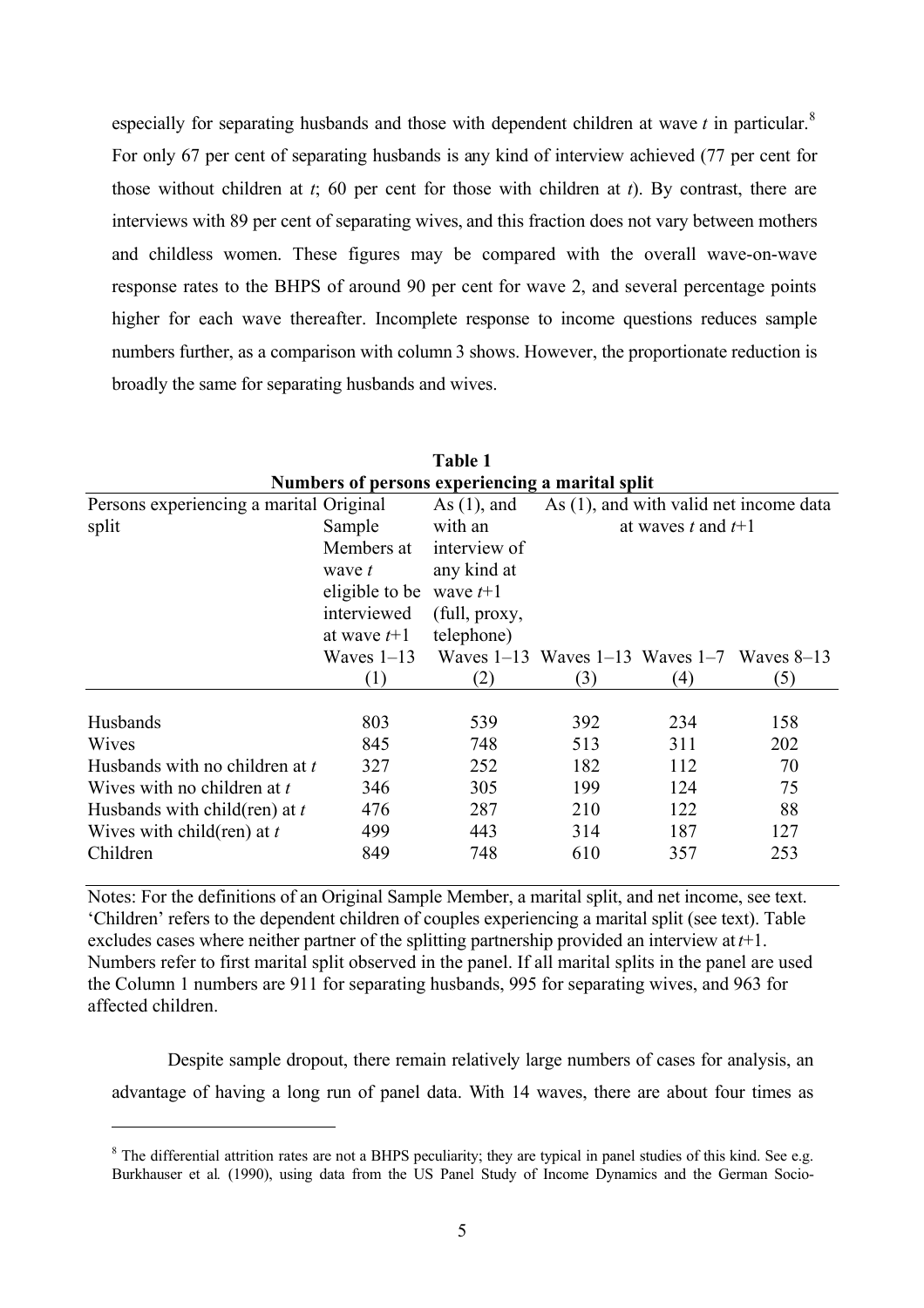many cases as there were for Jarvis and Jenkins (1999), who used BHPS waves 1–4: 610 children compared with 151, 392 separating husbands compared with 105, and 513 separating wives compared with 148. With the larger sample sizes, some analysis of subsamples is also possible: I compare the experiences of separating husbands and wives with and without children prior to the marital split, and also between different periods especially between waves 1–7 (survey years 1991–1997) and waves 8–13 (1998–2003). It remains the case, however, that although subsample numbers are relatively large for this kind of study, they are relatively small by the standards of much survey analysis, and the estimates need to be treated with appropriate caution. I limit the number subsamples that I analyse and, to minimise the influence of outlier values, I work mostly with medians rather than means.

In addition to the small numbers, Table 1 raises questions about the possibility of bias in estimated statistics from non-random attrition. The relatively high attrition rates for separating husbands compared to separating wives is typical in studies of this kind (see e.g. Burkhauser et al*.* 1990). The standard method for controlling for attrition biases and cross-sectional nonresponse potential attrition bias is to use an appropriate sample weight when calculating statistics. Jarvis and Jenkins (1999), for example, used the BHPS longitudinal enumerated individual weights for wave  $t+1$  to derive their estimates, though they also noted that their conclusions were unchanged when unweighted data were used.

I report unweighted estimates of short-term income changes following a marital split. This is because the BHPS longitudinal weights were not designed for this type of analysis and this unsuitability is exacerbated the longer the panel is. The longitudinal weights for wave *s* are non-zero only for OSMs who are respondents at every annual interview between wave 1 and wave *s* inclusive, or their children (Lynn 2006, section 8.1.2). They are zero for PSMs, for non-OSMs who join the panel after wave 1, and for any OSM with intermittent panel response. As the panel matures, increasing numbers of persons at each wave do not have a valid longitudinal weight or, put another way, applying the longitudinal weights systematically excludes cases from later waves. Although unweighted estimates are reported, I also calculated weighted estimates and these yielded similar conclusions.

` For analysis of longer-term income trajectories, the possibility of attrition bias was larger because of the stringent selection criteria for membership of the analysis sample, namely

Economic Panel.

<span id="page-8-0"></span><sup>&</sup>lt;sup>9</sup> There is another issue about using BHPS longitudinal weights. They are not designed for the case where analysts pool pairs of waves, as here. Although this case is common, it does not appear to have been addressed in the statistical literature.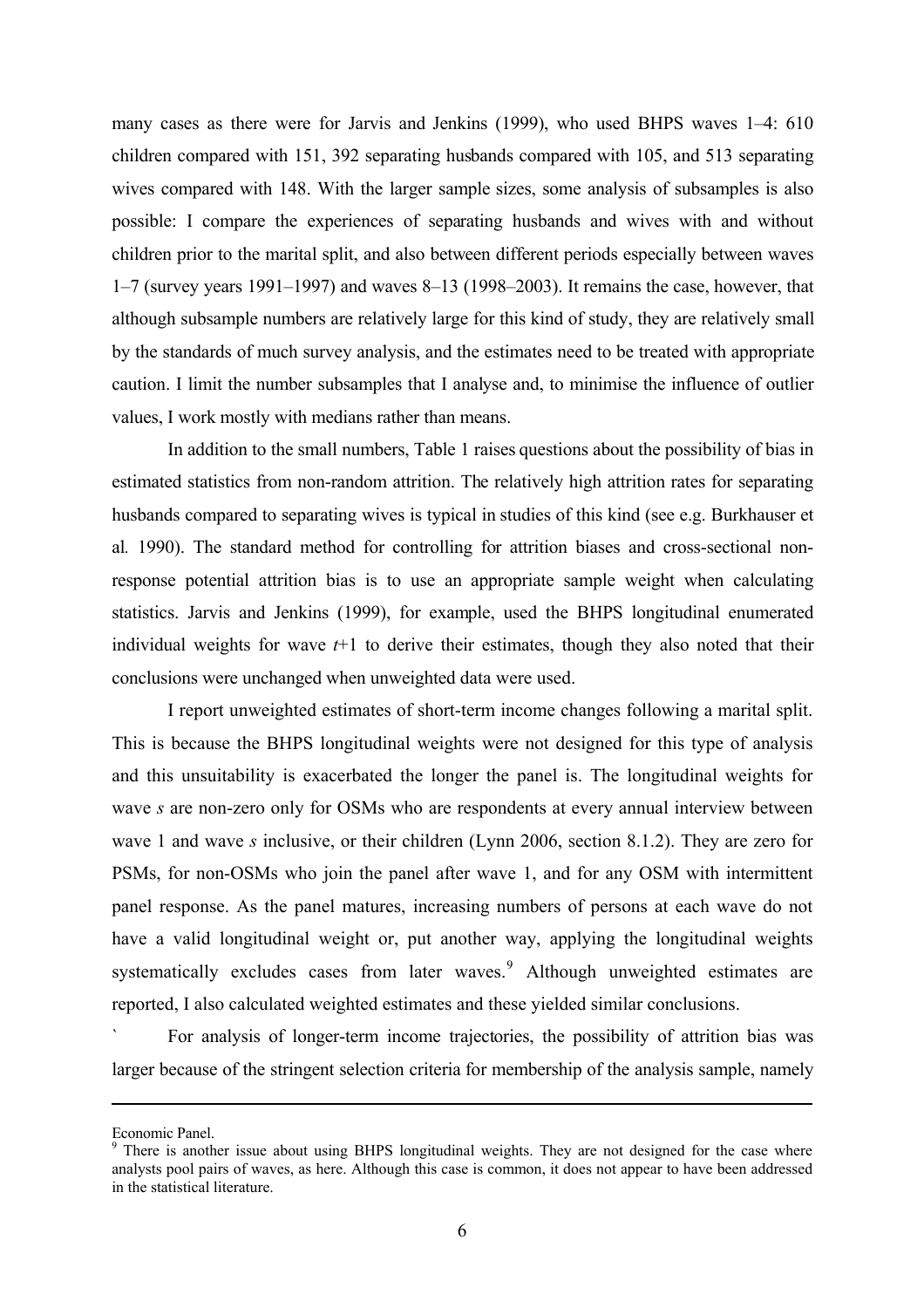responding and having valid net income values at six consecutive waves. I estimated the probability of inclusion in the analysis sample using probit regression and, for each member of the analysis sample, calculated an individual-specific weight equal to the inverse of the probability predicted from the regression. See Section 4 for further details.

#### **3. Short-term income changes for persons experiencing a marital split**

#### *Patterns of income change, by subgroup and over time*

 $\overline{a}$ 

For each individual experiencing a marital split, I calculated the percentage change in net income between the interview before the split (year *t*) and the interview after the split (year *t*+1). Figure 1 summarizes the median of the distribution of these changes for each of a number of subgroups and time periods. The horizontal axis shows time periods defined in terms of the waves for the calculations. For example, 'All' refers to all waves  $(t = 1-13)$ , 'w1-w7' to waves  $1-7$  ( $t = 1-7$ ), and so on. Thus, what is plotted is a form of temporal moving average. Each line shows the median percentage change for a particular group. Also shown, for reference, is the corresponding median percentage income change for all persons in the panel, including those not affected by a marital split ('All persons'), which is consistently between 1½ and 2 per cent per year.

The patterns of income changes between men, women and children correspond closely to those found in earlier studies, and Jarvis and Jenkins (1999), in particular. Separating wives and children fare much worse than separating husbands. According to the 'all waves' estimates, the median income change for separating wives is –22 per cent, for separating husbands +13 per cent, and for children –19 per cent. For separating wives, there is little difference in the median change according to whether there were dependent children present at the pre-split interview: –21 per cent for those without children, and –23 per cent for those with children. By contrast, there is a large difference for separating husbands: for those without dependent children at *t*, the median change is 0 per cent; for those with dependent children, it is  $+32$  per cent.<sup>[10](#page-9-0)</sup> As explained by Jarvis and Jenkins (1999), this differential is in part due to changes in household composition rather than changes in money

<span id="page-9-0"></span><sup>&</sup>lt;sup>10</sup> In principle, income gains for separating fathers may be over-estimated, because child support payments are not deducted from my definition of income. However, in practice, the bias is likely to be small: see the sensitivity analysis undertaken by Jarvis and Jenkins (1999).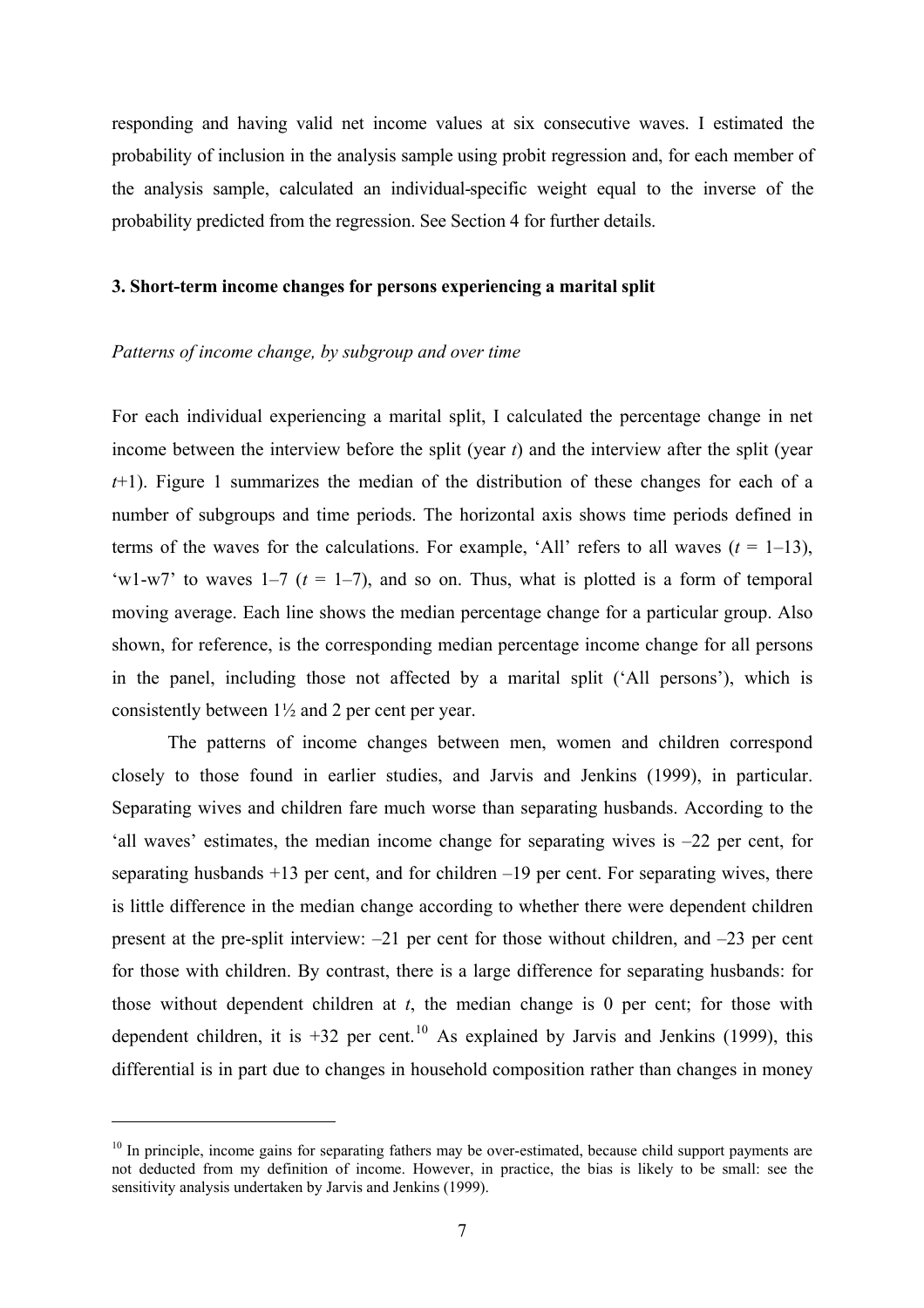income. Changes in incomes that are unadjusted for differences in household size and composition are similar for the two groups but, because children mostly live with their mother rather than their father after a marital split, the equivalence scale factor for fathers falls markedly, thereby increasing equivalised income.





Note. Net income is defined in text. 'Waves used' refers to waves pooled for calculations. The median is the  $50<sup>th</sup>$  percentile (middle value) of a distribution.

 How have income changes associated with a marital split varied within the 14 year period? Figure 1 shows that there was little trend in the median change for separating wives without dependent children at *t*, or for separating husbands regardless of whether they had children at *t*. By contrast, there have been marked trends for separating wives with children, and for children. For both groups, the median percentage change in income associated with a marital split has become less negative, and this starts once calculations involve wave 9 and later waves ('w3–w9' onwards). For example, for separating wives with children, the median change is  $-30$  per cent for 1991–1997 but  $-12$  per cent for 1998–2003. For children, the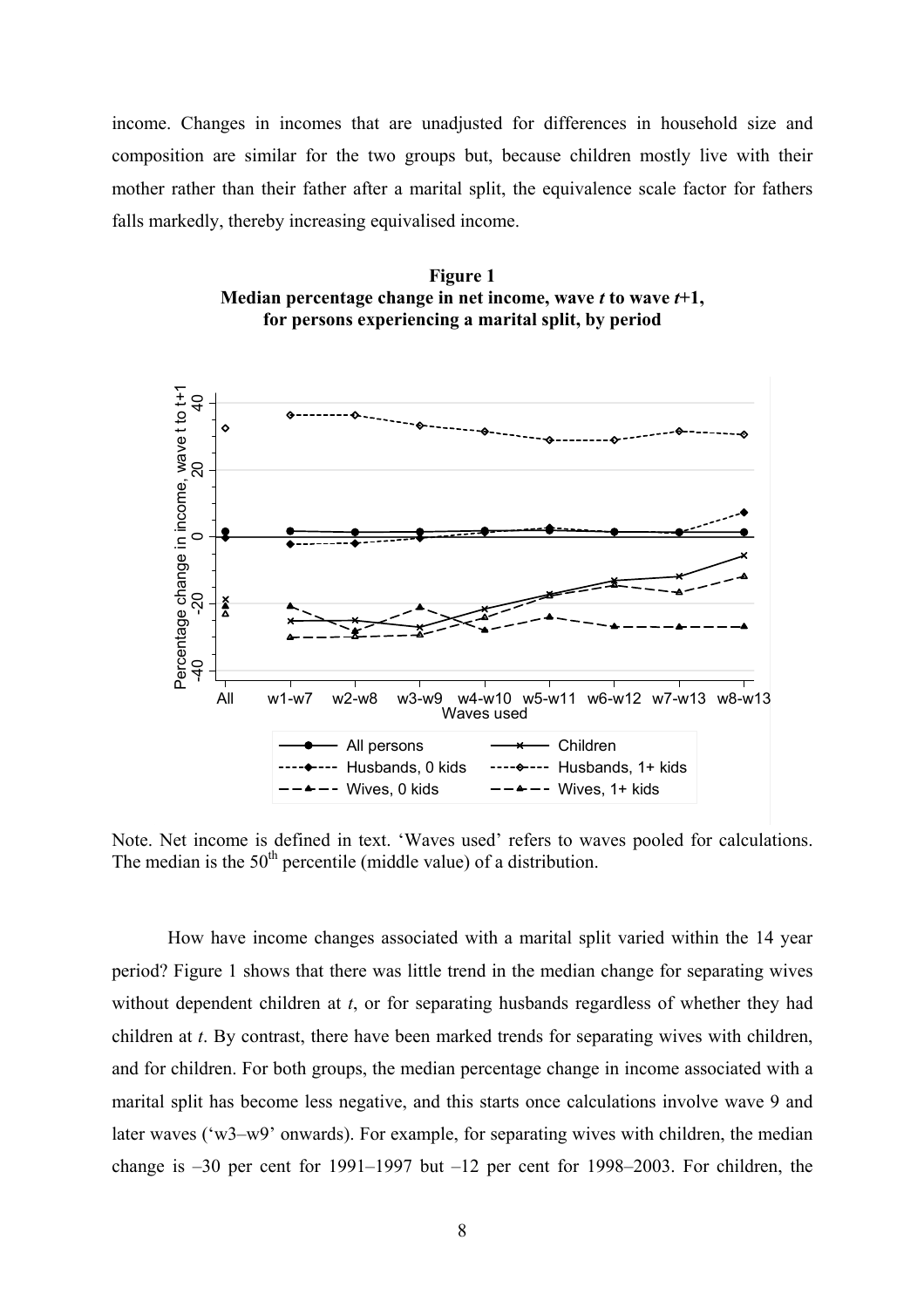corresponding estimates are  $-25$  per cent and  $-6$  per cent. So, there appears to have been a substantial reduction on average in the adverse consequences of a marital split for these two groups. Are these patterns replicated across the full distribution of changes rather than only the median?

 Table 2 shows, in addition to the median income change, the lower quartile and the upper quartile of the distribution of income changes for each subgroup, where the calculations have been undertaken separately for waves 1–7 and for waves 8–13. The table shows that for separating wives with children, and for children, there has been a rightward shift in the distribution of income changes: for both groups, each of the lower quartile, median, and upper quartile has become less negative or more positive. This cannot be said for the other groups. Kernel density estimates of the entire distribution of income changes (not shown) confirm these differential trends over time for the different groups.

| for persons experiencing a marital split, by period |                   |        |                   |                   |        |                   |  |
|-----------------------------------------------------|-------------------|--------|-------------------|-------------------|--------|-------------------|--|
|                                                     | Waves $1-7$       |        |                   | Waves $8-13$      |        |                   |  |
|                                                     | Lower<br>quartile | Median | Upper<br>quartile | Lower<br>quartile | Median | Upper<br>quartile |  |
| All persons<br>Persons experiencing a               | $-13$             | 2      | 20                | $-12$             | 2      | 18                |  |
| marital split                                       |                   |        |                   |                   |        |                   |  |
| Children                                            | $-50$             | $-25$  | 11                | $-37$             | $-6$   | 25                |  |
| Husbands                                            | $-25$             | 9      | 55                | $-20$             | 17     | 59                |  |
| <b>Wives</b>                                        | $-53$             | $-27$  | 12                | $-43$             | $-17$  | 14                |  |
| Husbands, no children at t                          | $-30$             | $-2$   | 35                | $-24$             | 7      | 46                |  |
| Wives, no children at t                             | $-51$             | $-21$  | 24                | $-48$             | $-27$  | 11                |  |
| Husbands, child(ren) at $t$                         | $-15$             | 36     | 82                | $-15$             | 31     | 76                |  |
| Wives, child (ren) at $t$                           | $-56$             | $-30$  | 8                 | $-39$             | $-12$  | 18                |  |

| <b>Table 2</b>                                       |
|------------------------------------------------------|
| Percentage change in net income, wave t to wave t+1, |
| for newcans experiencing a morital cult by newiad    |

Notes. Net income is defined in text. \* : All BHPS respondents regardless of whether experienced a marital split or not. The lower quartile is the  $25<sup>th</sup>$  percentile, the median is the  $50<sup>th</sup>$  percentile, and the upper quartile is the  $75<sup>th</sup>$  percentile of a distribution.

 In addition to providing information about trends over time, Table 2 re-emphasises Jarvis and Jenkins's remarks that 'there is much heterogeneity in income change associated with a marital split, regardless of gender, in addition to the clearcut average changes' (1999: 244). Small sample numbers constrain the use of crosstabulations to investigate who the gainers and losers are. A median regression of the percentage change in net income for separating wives with dependent children at *t* suggests few systematic associations with their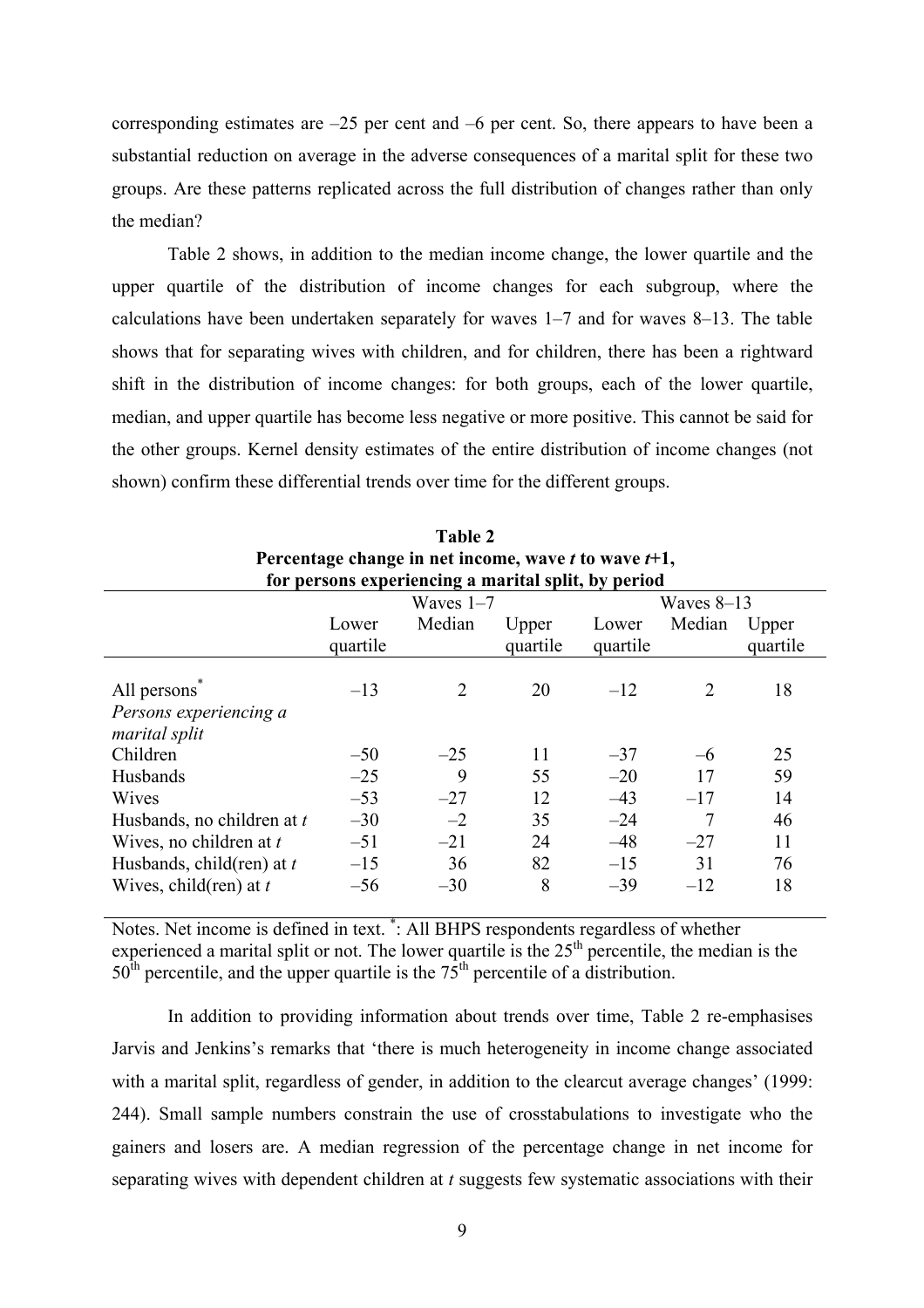characteristics measured at *t*. For instance, neither age, legal marital status, academic qualifications, number of children, whether UK-born, or housing tenure appeared to have a statistically significant association for this group. Two factors did have an association. The percentage change in net income after a marital split was smaller (i.e. less negative on average) for women whose former partner did not work (22 per cent of the estimation sample), and for women with marital splits in later years rather than earlier years.

#### *Towards an explanation of the trends*

Why have the economic costs of a marital split declined for women with dependent children? (Since most children stay with their mother after a marital split, answers to this question will also explain the improved fortunes of children experiencing parental marital splits.)

 The most likely explanations of the trends are increases in attachment to paid work, and increases in the rewards to paid work relative to not working, both of which are associated with the various changes in the late 1990s to the system of in-work support. These changes specifically aimed to increase the employment rates of families of children and to 'make work pay'.

 Family Credit (FC), the programme providing means-tested support to low income working families was replaced by Working Families Tax Credit (WFTC) in October 1999 and fully phased in by April 2000. WFTC was more generous than FC (Brewer et al. 2006): it paid higher benefits ('credits') especially for families with young children; more could be earned before benefits tapered off; there were credits for child care; and maintenance income from non-resident parents was disregarded when assessing income. (WFTC was itself replaced by the Working Tax Credit and Child Tax Credit programmes from April 2003. As this is at the end of my sample period, it is less relevant to an explanation of the trends I report.) By design, WFTC raised incentives to work for lone parents who were not in paid work, or working fewer than 16 hours per week, the minimum number required for WFTC receipt. See inter alia Brewer and Shephard (2004) for further details.

 There were a number of other changes during this period that raised support for families with children, notably increases in Child Benefit (paid regardless of parental work status), and increases in the child allowances in Income Support, the principal means-tested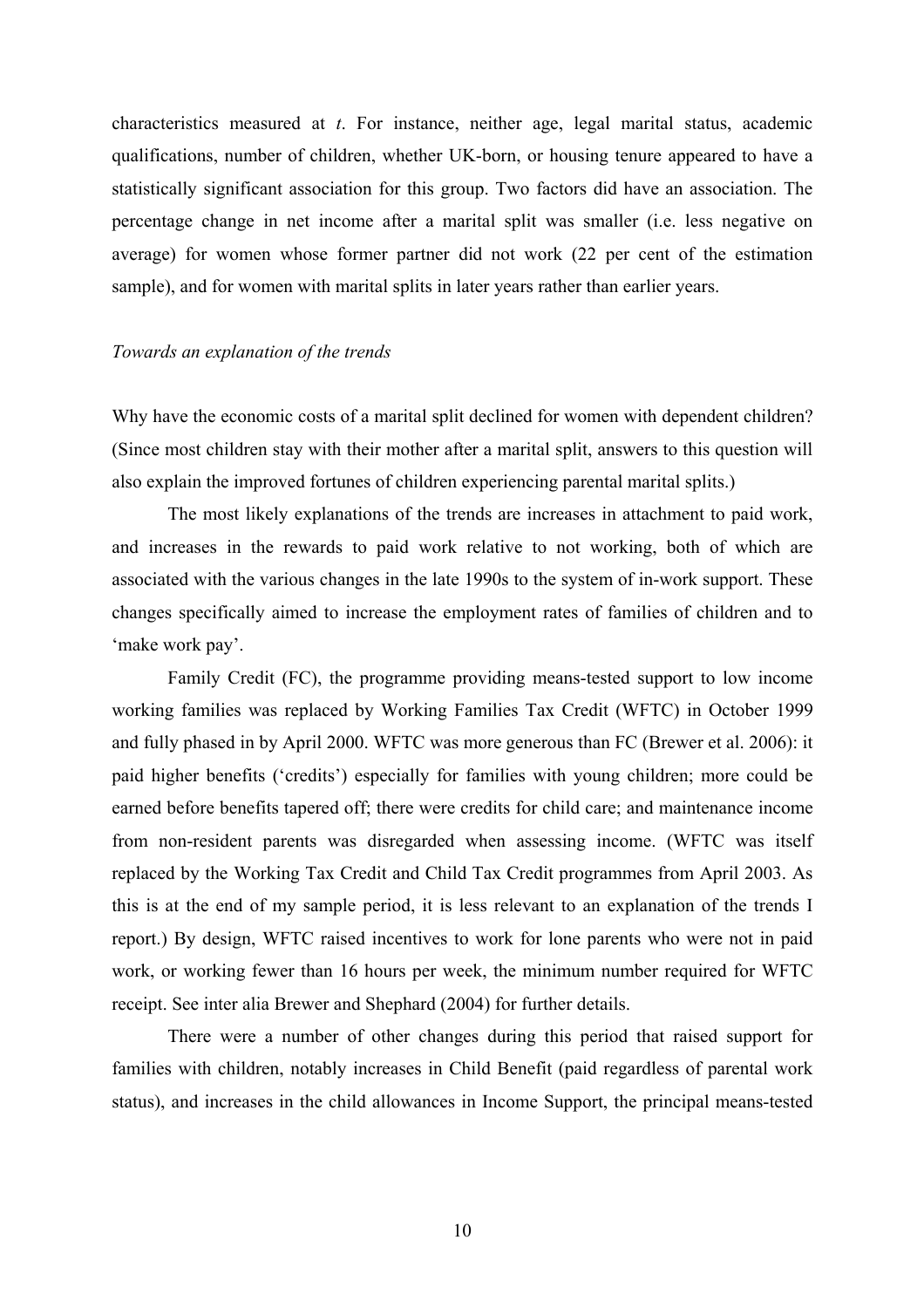social benefit for families and individuals not in paid work.<sup>[11](#page-13-0)</sup> These provided disincentives to paid work that could potentially have offset the effects of WFTC. What was the net effect on employment rates?

 According to Labour Force Survey data, the proportion of lone parents in paid work increased steadily over the 1990s from around 40 per cent in 1993 to around 51 per cent in 2002 (Gregg et al. 2007; see also Brewer and Shephard 2004, Figure 11), with a notable increase in the rate of increase after 1998, especially for those with young children. The employment rate of married mothers also rose over the same period, but the rate of increase levelled off in the late 1990s (Gregg et al. 2007). The marked reduction in the gap in employment rates between married mothers and lone parents, and its timing, suggests that the introduction of WFTC did indeed stimulate increases in lone mothers' employment rates.

 More sophisticated analytical methods, controlling for the changes in the composition of the lone parent population, the pre-1998 employment trends, and for the effects of the other reforms, confirm that WFTC's introduction had a causal effect. Three different studies suggest that 4–5 percentage points of the increase in lone mothers' employment rates could be attributed to WFTC: see Brewer et al. (2006), Francesconi and van der Klaauw (2007), and Gregg et al. (2007). For example, Gregg et al. write that the policy change 'lay behind more than two thirds of the rise in employment [of lone mothers] from 1998 to 2003' (2007: 10).

So, over the sample period there was an increase in employment rates for lone parents and a particular spurt closely associated with WFTC introduction. There was also a marked increase in WFTC take-up relative to FC take-up, and an increase in the average award made (Gregg and Harkness 2003, Figure 7). The combination of these changes provides a good prima facie explanation for the trends in the economic consequences of a marital split for women with children and is consistent with the timing of the onset of the trend (Figure 1).

#### *Changing income sources*

 $\overline{a}$ 

I now consider the extent to which this story is corroborated by the experiences of women experiencing marital splits, and examine changes in rates of employment, receipt of social

<span id="page-13-0"></span> $11$  Other changes included the introduction of a National Minimum Wage (which had negligible employment effects), and the New Deal for Lone Parents which aimed to improve job search and work readiness. See Brewer and Shephard (2004).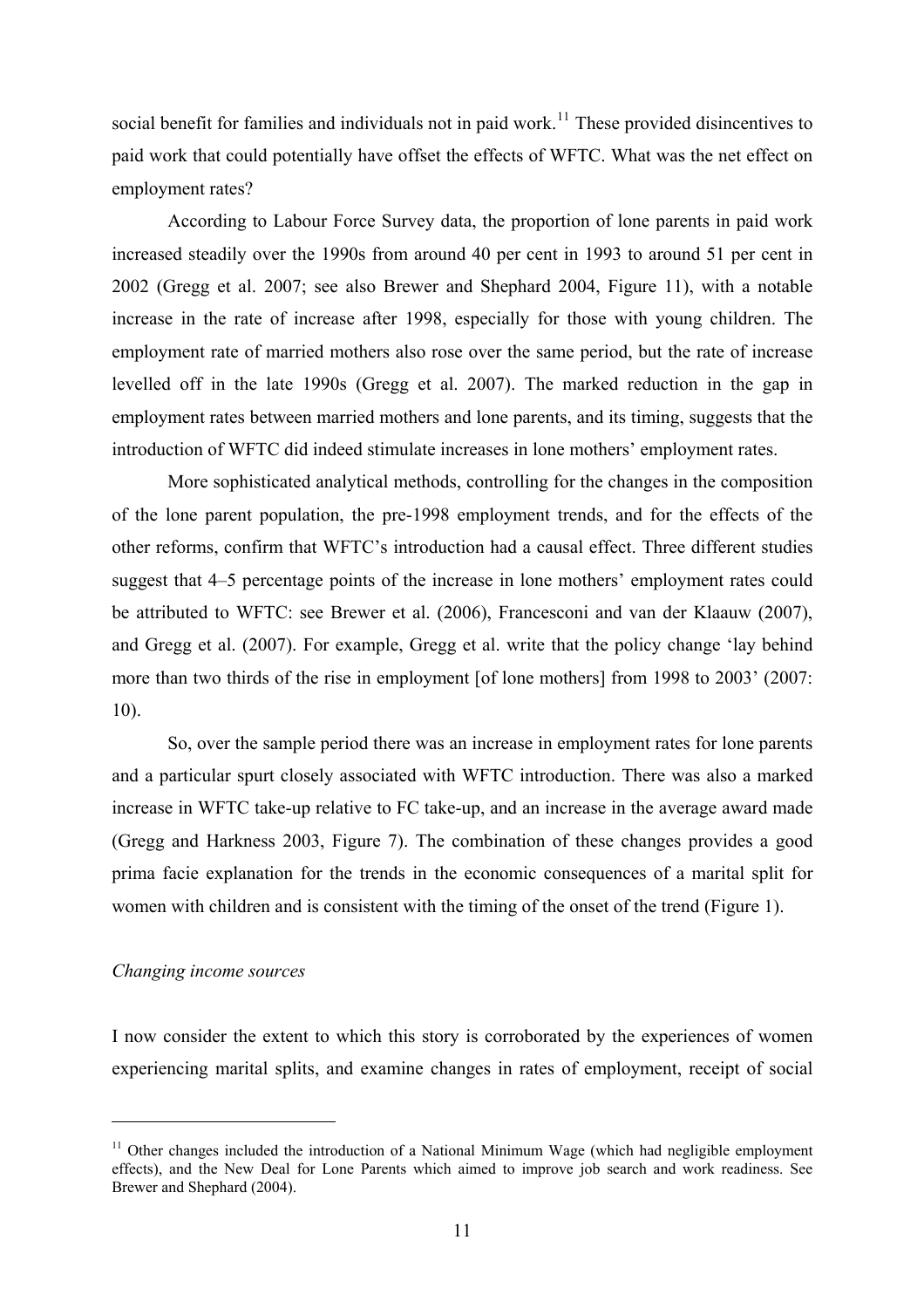assistance and in-work benefits, and other sources. I use the term 'in-work benefits' to refer to FC, WFTC or Working Tax Credit. 'Social assistance' refers to means-tested social security benefits: Income Support, Unemployment Benefit or Job Seekers Allowance (contribution or income based),<sup>[12](#page-14-0)</sup> and 'housing benefits' (Housing Benefit or Council Tax Benefit). In Table 3, I report results for all separating wives and for wives with children prior to the split, and compare changes between waves 1–7 and waves 8–13. (More detailed breakdowns were ruled out on sample size grounds.) Contrasts between the two periods should be indicative of the effects of the policy changes introduced by the Labour government.

Employment rates clearly increased between the periods. Two-thirds (66 per cent) of all separating wives were in paid work at the interview prior to the marital split over waves 1–7, but three-quarters (74 per cent) over waves 8–13, an increase in the rate of about an eighth. For separating women with children present, the corresponding proportions are 57 per cent and 67 per cent, which is an increase in the rate of 16 per cent. Looking at the employment transition rates instead reveals that the proportion of women with dependent children who stop working when after a marital split almost halved between the two periods, from 16 per cent to 9 per cent, and the proportion remaining in work increased sharply from 41 per cent to 58 per cent. (These changes are much larger in proportionate terms than the changes in transition rates for all separating women.) The second panel shows employment transition rates for employment defined as working at least 16 hours per week, the eligibility threshold for WFTC receipt. The same trends are apparent: the rise in cross-sectional employment rates and in employment retention rates, with the changes being larger for mothers compared to all separating wives. Gregg et al. (2007) have also remarked on the increased likelihood of job retention for employed mothers around the time of a marital split, and show that this trend is not due to changes in the characteristics of employed mothers over time. Paull's (2007) analysis of partnership and employment histories using monthly calendar data from the BHPS and the Family and Children's Study also concluded that 'the relationships between partnership transitions and the work behaviour of mothers have become less dramatic, particularly in the post-1996 period' (2007: 2–3).

<span id="page-14-0"></span><sup>&</sup>lt;sup>12</sup> Job Seekers Allowance replaced Unemployment Benefit from October 1996. Unemployment Benefit and contribution-based JSA are not means-tested, but many recipients also received means-tested benefits. It is not possible to distinguish between the two types of JSA receipt in the BHPS and so, for consistency, Unemployment Benefit was also included in the definition of social assistance benefits used here.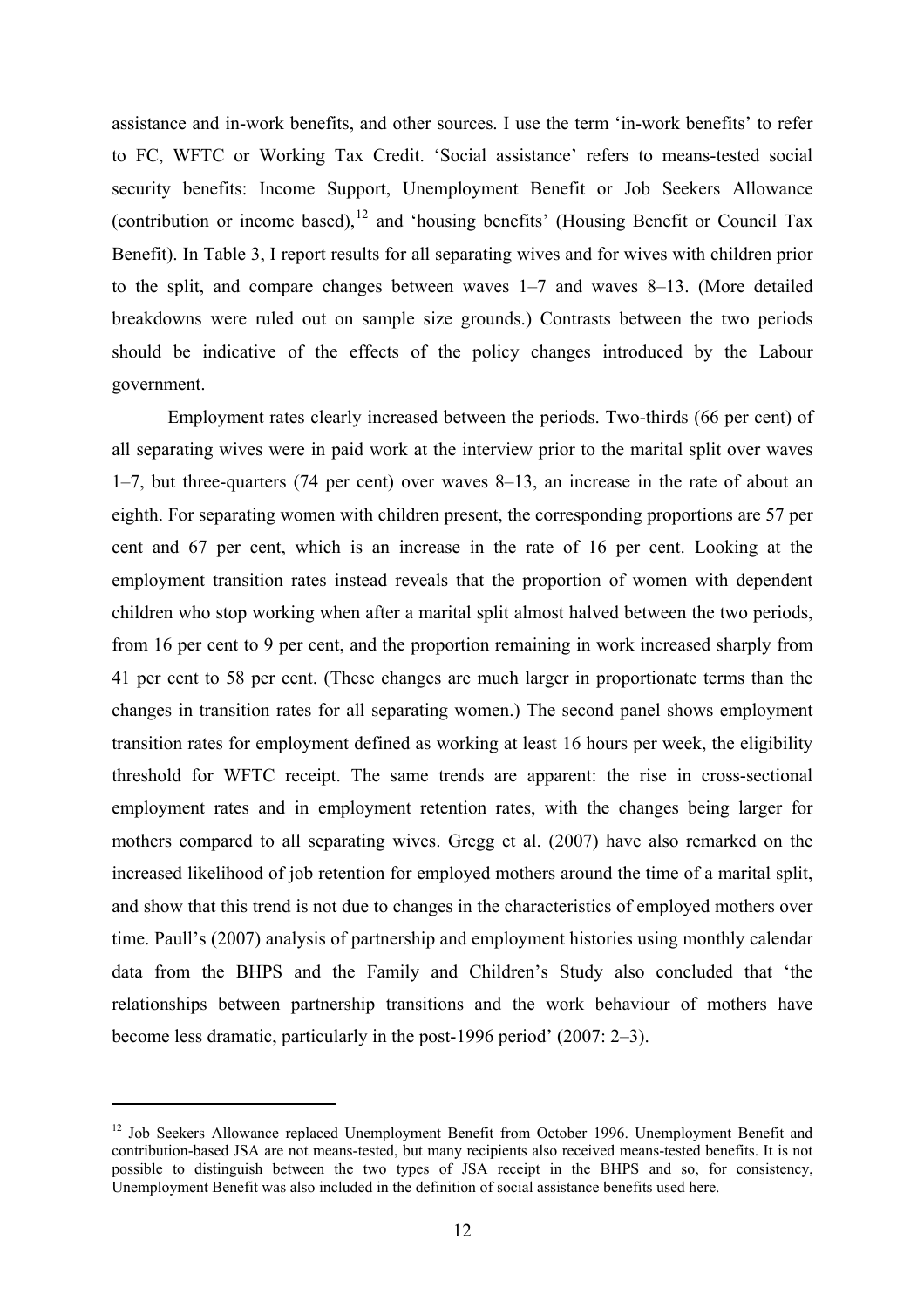|                                               | Defore and after a marital spilt<br>All separating Wives |          |                                        |                |  |
|-----------------------------------------------|----------------------------------------------------------|----------|----------------------------------------|----------------|--|
| Column percentages                            |                                                          |          | Separating wives with<br>children at t |                |  |
|                                               | Waves                                                    | Waves    | Waves                                  | Waves          |  |
|                                               | $1 - 7$                                                  | $8 - 14$ | $1 - 7$                                | $8 - 14$       |  |
| Paid work (weekly work hours $> 0$ )          |                                                          |          |                                        |                |  |
| not working at $t$ , not working at $t+1$     | 26                                                       | 20       | 33                                     | 24             |  |
|                                               | 8                                                        | 6        | 10                                     |                |  |
| not working at $t$ , working at $t+1$         | 13                                                       | 8        | 16                                     | 8<br>9         |  |
| working at t, not working at $t+1$            |                                                          |          |                                        |                |  |
| working at $t$ , working at $t+1$             | 53                                                       | 66       | 41                                     | 58             |  |
| Paid work (weekly work hours $\geq 16$ )      |                                                          |          |                                        |                |  |
| not working at $t$ , not working at $t+1$     | 47                                                       | 32       | 64                                     | 58             |  |
| not working at t, working at $t+1$            | 10                                                       | 15       | 6                                      | 9              |  |
| working at $t$ , not working at $t+1$         | 13                                                       | 11       | 10                                     | $\overline{3}$ |  |
| working at $t$ , working at $t+1$             | 31                                                       | 43       | 21                                     | 30             |  |
| In-work benefits                              |                                                          |          |                                        |                |  |
| not receiving at $t$ , not receiving at $t+1$ | 90                                                       | 75       | 83                                     | 60             |  |
| not receiving at $t$ , receiving at $t+1$     | 6                                                        | 17       | 10                                     | 27             |  |
| receiving at t, not receiving at $t+1$        | $\overline{\mathbf{3}}$                                  | 3        | $\overline{4}$                         | $\mathfrak s$  |  |
| receiving at t, receiving at $t+1$            | $\overline{2}$                                           | 5        | $\overline{3}$                         | 8              |  |
| Social assistance benefits <sup>®</sup>       |                                                          |          |                                        |                |  |
| not receiving at $t$ , not receiving at $t+1$ | 63                                                       | 76       | 51                                     | 68             |  |
| not receiving at t, receiving at $t+1$        | 20                                                       | 9        | 26                                     | 15             |  |
| receiving at t, not receiving at $t+1$        | 5                                                        | 5        | 5                                      | 5              |  |
| receiving at t, receiving at $t+1$            | 13                                                       | 10       | 18                                     | 12             |  |
| Social assistance benefits, including         |                                                          |          |                                        |                |  |
| housing benefits                              |                                                          |          |                                        |                |  |
| not receiving at t, not receiving at $t+1$    | 53                                                       | 65       | 40                                     | 53             |  |
| not receiving at t, receiving at $t+1$        | 25                                                       | 17       | 34                                     | 25             |  |
| receiving at t, not receiving at $t+1$        | $\overline{4}$                                           | 6        | 3                                      | $\overline{7}$ |  |
| receiving at t, receiving at $t+1$            | 18                                                       | 12       | 23                                     | 15             |  |
| Receives maintenance at $t+1$                 |                                                          |          |                                        |                |  |
| Yes                                           | 25                                                       | 30       | 26                                     | 31             |  |
| Repartnered at $t+1$                          |                                                          |          |                                        |                |  |
| Yes                                           | 21                                                       | 21       | 18                                     | 21             |  |

**Table 3 Participation in paid work, receipt of social assistance and in-work benefits, before and after a marital split**

Notes. \* : For the definitions of in-work benefits, social assistance benefits and housing benefits, see main text. Receipt refers to receipt by the respondent or respondent's partner.

How receipt of in-work benefits and social assistance changed is shown in the next three panels of Table 3. (Since the family is the unit of assessment, receipt refers to receipt by either partner.) For women with dependent children, there is a substantial rise in receipt of inwork benefits between the year before and the year after the marital split, in both periods. What changed between the two periods is that pre-split receipt rates were higher (13 per cent rather than 7 per cent) and the take-up after a marital split was higher still: 35 per cent rather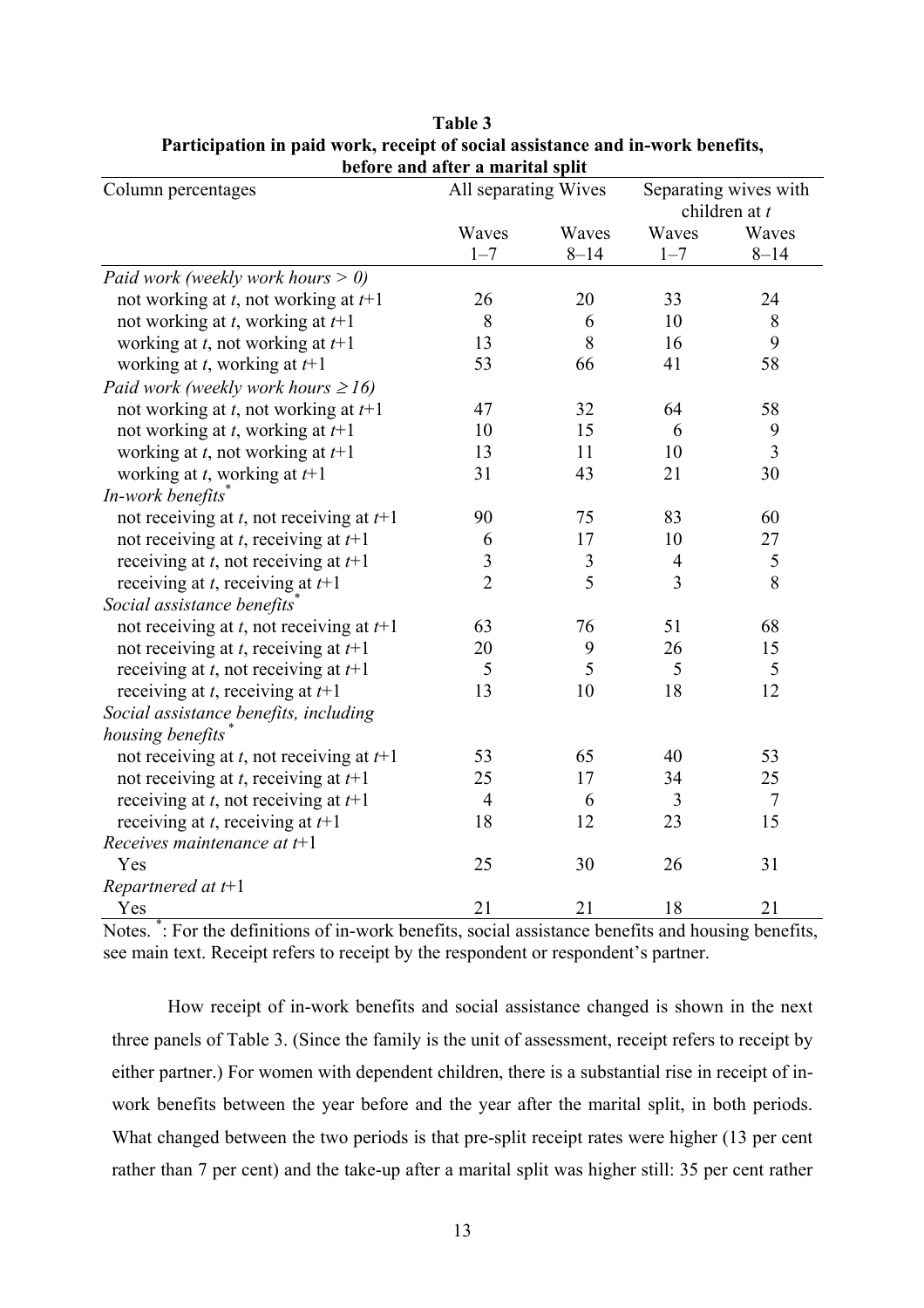than 13 per cent, i.e. more than twice rather than less than twice the pre-split rate. Correspondingly, the chances of not being in receipt in both the year before and the year after the split fell between the two periods, from 83 per cent to 63 per cent.

The patterns of receipt of social assistance are the inverse of those for in-work benefits. That is, there is marked rise in receipt between the year before and the year after the marital split in both periods, but the association between receipt and separation declined between the two periods. For example, for waves 1–7, the proportion of wives with children receiving social assistance including housing benefits was more than twice as high in the year after the split as before the split (57 per cent rather than 26 per cent) but, for waves 8–13, the corresponding proportions were 40 per cent and 22 per cent. So, the relative chances of receipt associated with a separation declined from 2.2 to one to 1.8 to one. Correspondingly, the proportion who did not receive social assistance including housing benefits before and after the split rose from 40 per cent to 53 per cent.

 Labour market earnings, social assistance and in-work benefits form the major part of most families' income packages. For lone parents, maintenance payments from a former partner and income from a new partner are other potential sources of income. The bottom two panels of Table 3 provide an indication of the importance of these sources. The proportion of separating mothers who receive maintenance from a former partner increased from 26 per cent to 31 per cent between the two periods, and the proportion who found a new partner within a year of separation increased only slightly, from just below one fifth to just above one fifth. Since the repartnering rate hardly changed, it is unlikely that repartnering can play a substantial role in explaining the decline in the income loss associated with a marital split for women with children. The change in the proportion receiving maintenance is also not large. Its effects are likely to have been indirect, via its interactions with the policy changes aiming to make work pay. In particular, maintenance was counted as income in assessments of eligibility for Income Support, but was not counted in assessments for WFTC eligibility.

#### **4. Changes in income over the five years following a marital split**

What do income trajectories look like when the focus is changed from the immediate shortterm (one year after the split) to a longer period (from one through five years after the split)? I look in particular at the evolving circumstances of women with dependent children prior to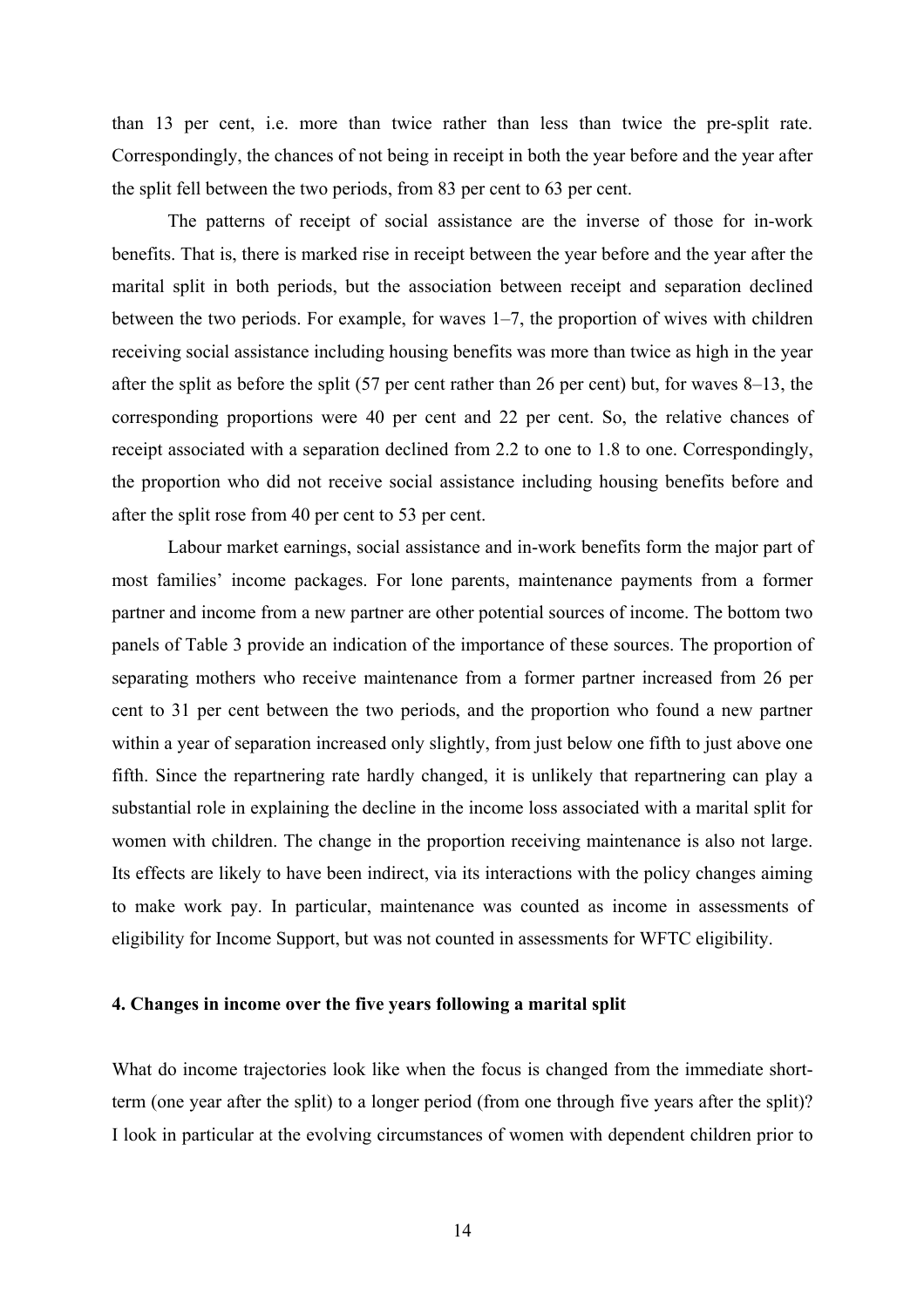the split. Small sample sizes are an important constraint on the analysis.<sup>[13](#page-17-1)</sup> For instance it is not possible to examine how the shape of the six-year trajectories changed over time.<sup>[14](#page-17-2)</sup> Almost all of the trajectories analyzed below began in waves 1–7, and so most refer to the period before the Labour government's policy changes. It should be borne in mind that some of the reported relationships between income and time since the marital split may reflect the effects of these policy changes.

 The requirement for response and valid household net income at six consecutive annual interviews is a stringent criterion; with differential attrition, the analysis sample may be unrepresentative. Because the BHPS longitudinal weights were not designed to be applied in this context, I developed a special purpose set in the following way. I defined an 'at risk' sample to be all adults living as man and wife at wave *t*, where *t* could be any of waves 1 to 8 (some of whom separated from their marital partner by wave *t*+1) and with valid household net income data at *t*, and then modelled the probability of having valid household net income data at waves *t*+1, *t*+2, *t*+3, *t*+4 and *t*+5, using probit regression. A weight for the analysis of trajectories was then constructed for each individual equal to the inverse of the probability predicted from the regression. The probability of having valid household net income data for the full sequence was estimated to be higher for women, for those legally married rather than cohabiting, for older persons, for those UK-born, with higher academic qualifications, with a lower income, with fewer children or fewer adults in the household, or living in owneroccupied accommodation. There were also differences by region of residence and survey year.[15](#page-17-0) All the calculations reported below are based on these weights. I also repeated the analysis without using the weights and, reassuringly, the patterns derived were similar.

 Income trajectories are summarised in Figures 2(a) and 2(b). I calculated for each individual his or her income in each of the five years after the marital split and expressed that income as a ratio of his or her income at wave *t*. The figures report, by subgroup, the subgroup median income ratio year by year. For comparison, I also show the corresponding

<span id="page-17-1"></span><sup>13</sup> The number of separating husbands with valid household net income data at waves *t* through *t*+5 is 181. For separating wives, the corresponding number is 260, and for separating wives with dependent children at *t*, it is 161. Of these 90 have no partner at each wave *t* to *t*+5; 38 are not in paid work at each wave *t* to *t*+5; 56 are in paid work at each wave *t* to *t*+5; 97 are in paid work at *t*+5, and 61 have a partner at *t*+5. These sample numbers are similar to those in Duncan and Hoffman's (1985) analysis of 14 waves of PSID data.

<span id="page-17-2"></span><sup>&</sup>lt;sup>14</sup> E.g. there are only 29 separating wives with children with six-year trajectories beginning in 1998 (wave 8 interview).

<span id="page-17-0"></span><sup>&</sup>lt;sup>15</sup> I also experimented with separate regressions for men and for women, but analysis undertaken with weights derived from these regressions led to conclusions that differed little from those reported.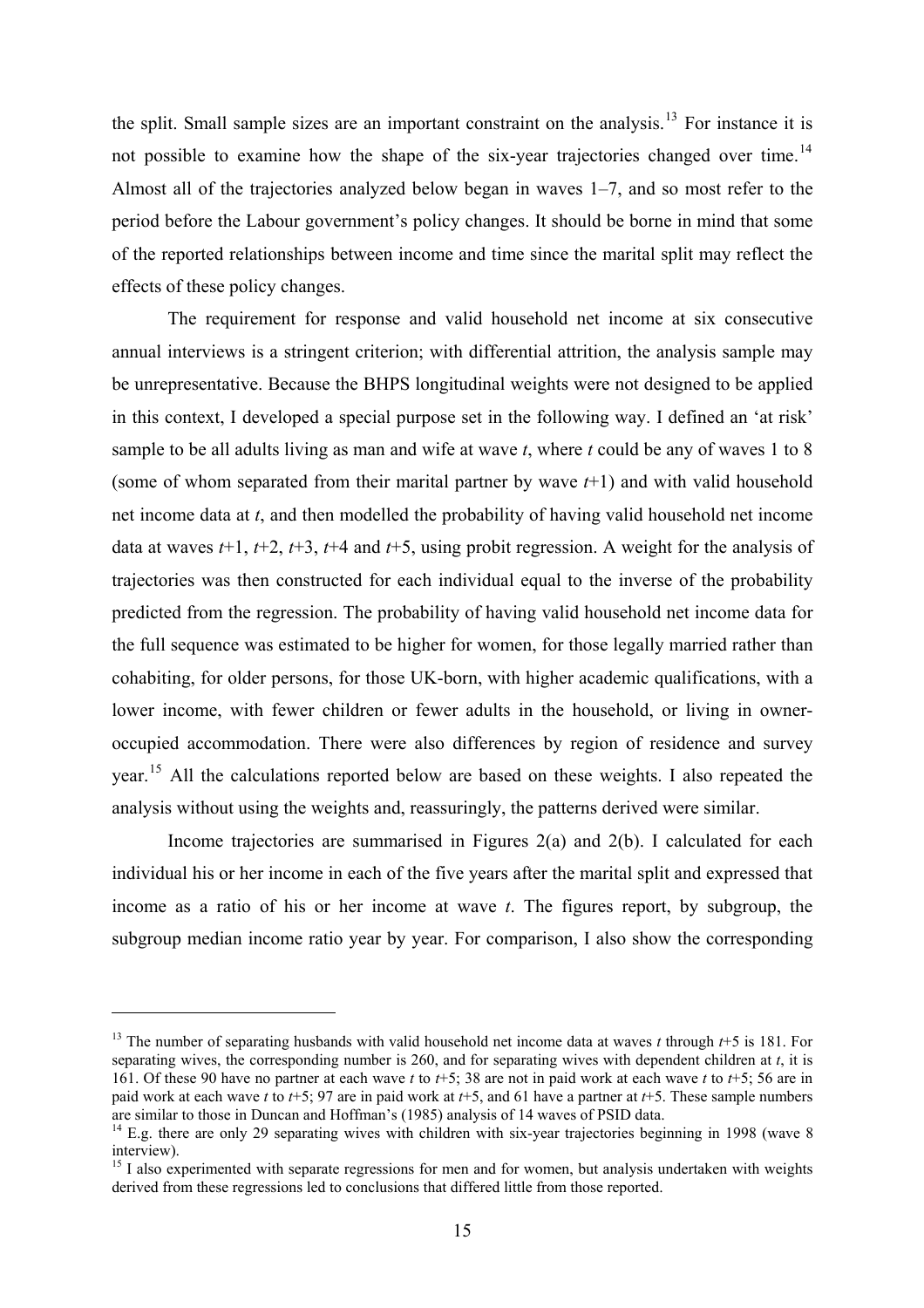income ratios for intact couples in Figure 2(a). Overall, average incomes increased by one to two percentage points per year in real terms.



**Figure 2 Net income of selected groups after a marital split as a fraction of net income in year prior to marital split (wave** *t***)** 

Note. The ratio for year *t*+*s* is the median ratio among the relevant group. 'Intact couples' are persons in the same marital partnership at wave *t* through wave *t*+5. Data weighted by inverse probability of remaining in panel and having valid net income waves *t* through *t*+5 (see text).

 Figure 2(a) highlights stark differences in the experiences of separating husbands and wives. Differentials between the sexes remain in the longer-term. Five years after a marital split, separating husbands have an income that is 25 per cent higher on average than their income prior to the marital split, whereas for separating wives, income at *t*+5 is 9 per cent lower on average. If poverty is defined as having an income less than 60 per cent of the whole-sample median in the relevant year, then the poverty rate among separating husbands at *t*+5 is 10 per cent, just below the poverty rate for intact couples of 13 per cent. For separating husbands, incomes appear to rise almost continuously on average in the years following the marital split whereas, for separating women, the sharp fall in income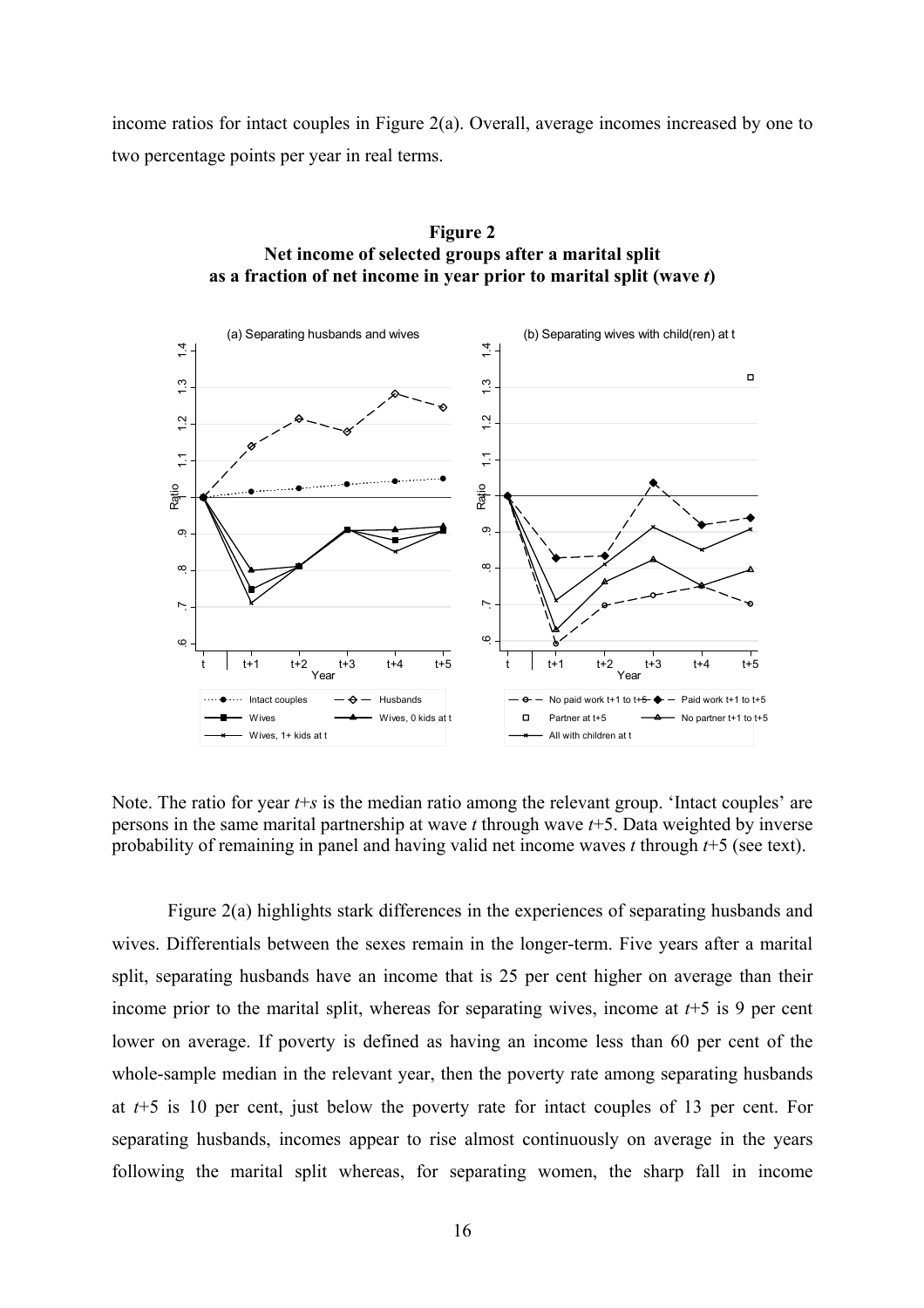experienced immediately after the marital split is followed by a gradual improvement in the subsequent four years, but not to pre-split levels. The poverty rate among separating wives at *t*+5, is 27 per cent, almost three times that of separating husbands. Interestingly, the income trajectories for women who have children at *t* appear quite similar to those without children.

 Figure 2(b) examines the circumstances of separating wives with children in more detail, showing differences related to participation in paid work and partnership. The figure shows that women who are not in paid work in any of the five years after a marital split experience the largest income fall initially and, although their incomes subsequently improve slightly, they remain worse off than the other groups. In fact, all of them have incomes below the poverty line for each of the five post-split years. At the opposite extreme, women in paid work at every interview following the split experience relatively small income falls initially and almost recover their original income by *t*+5. None of them have incomes below the poverty line in any year. (The subsample size of 56 means that these estimates should be treated with caution.) Lack of partner is not as deleterious as lack of paid work: the income trajectory for those without a partner at all five waves following the marital split lies between that for all mothers and all who do not have a job at any of the post-split interviews. Almost no women are observed with a partner at every wave after the split. However, some indication of the possibilities of regaining income through repartnering are illustrated by the income ratio for women who have a partner at *t*+5, for whom income at *t*+5 is one third higher than their pre-split income.

 Underlying these income trajectories are changes in the sources of income. These variations are summarized in Figure 3 for women with dependent children at wave *t*. After the initial rise in receipt of social assistance including housing benefits associated with the marital split, from 31 per cent at *t* to 62 per cent at *t*+1, there is then a decline in to 40 per cent at *t*+5. The proportion in paid work increases from 48 per cent to 58 per cent between *t*+1 and *t*+5, and the proportion working at least 16 hours per week increases from 41 per cent to 49 per cent. The proportion receiving in-work benefits increases from 11 per cent before the marital split to 19 per cent in the year after the split, but then stays much the same: the proportion is 20 per cent at *t*+5. This may simply reflect the fact that most of the sample trajectories cover the early- to mid-1990s (see above). The chances of receiving maintenance from a former partner also increase most noticeably between the year before and the year after the split – the proportion in receipt increases from 4 per cent to 27 per cent – but hardly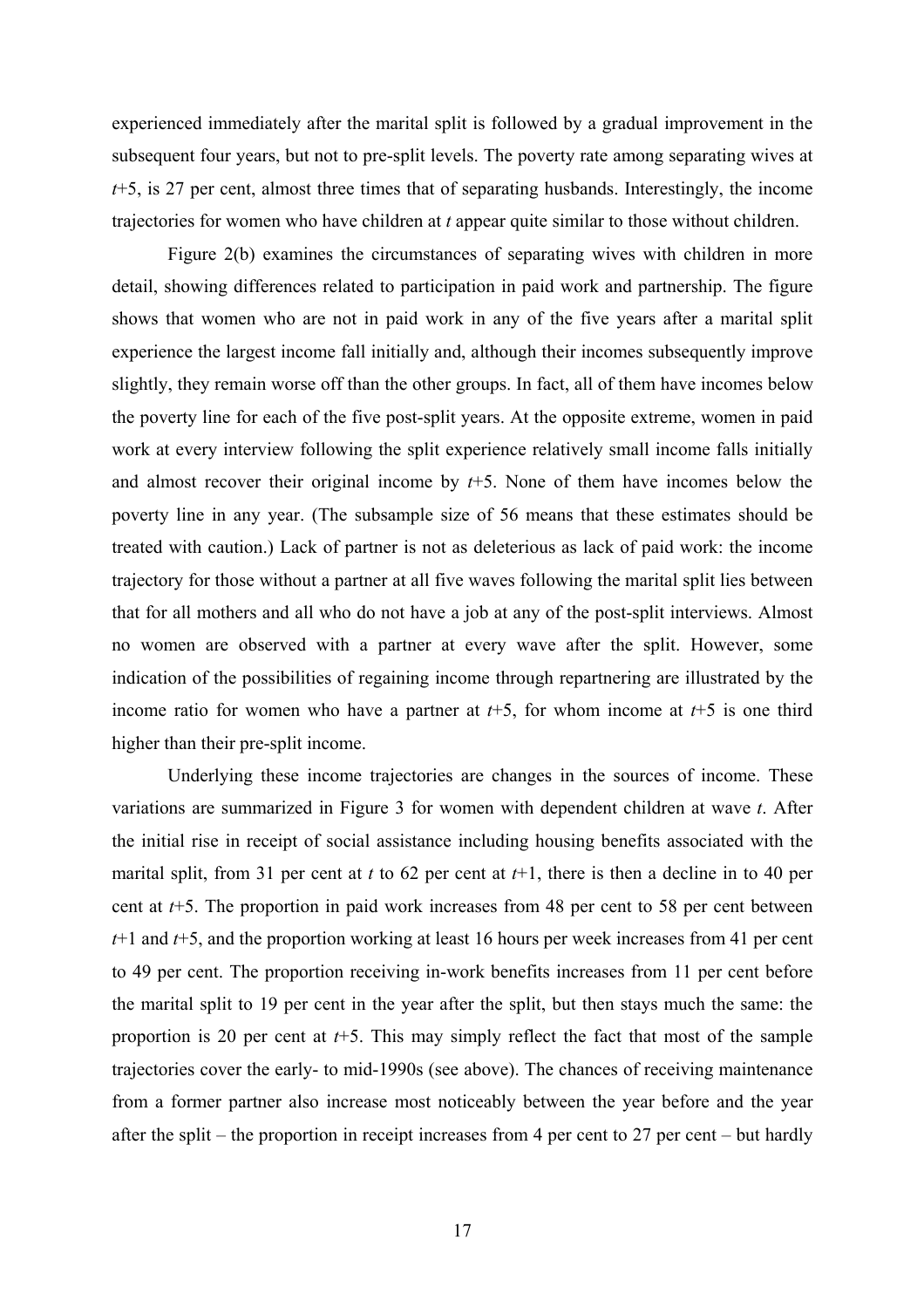changes thereafter (it is 30 per cent at *t*+5). Repartnership rates rise steadily after the marital split, from 10 per cent to 38 per cent.



**Figure 3 Percentage working, receiving benefits, and with a partner: wives with dependent children at wave** *t* **who experienced a marital split between waves** *t* **and** *t***+1** 

Note. Percentages shown for year  $t+s$ , for  $s = 1-5$ , are median ratios among the relevant groups. Data weighted by inverse probability of remaining in panel and having valid net income waves *t* through *t*+5 (see text). Social assistance includes housing benefits. See main text for definitions of social assistance, housing benefits, and in-work benefits.

These trajectories in income sources are consistent with the short-term picture painted earlier, in that a rising income trajectory is associated with increasing participation in paid work combined with growing receipt of in-work benefits, and declining receipt of social assistance. What is different between the longer-term and short-term pictures is that, over the longer term, repartnership appears to play a larger potential role in securing income. I return to this issue shortly.

 These six-year trajectories for Britain may be compared with the six-year trajectories estimated for US men and women by Duncan and Hoffman (1985), using waves 1–14 of the Panel Study of Income Dynamics (income years 1967–1981). There are similarities and differences between their results and mine. Both studies find that incomes after a marital split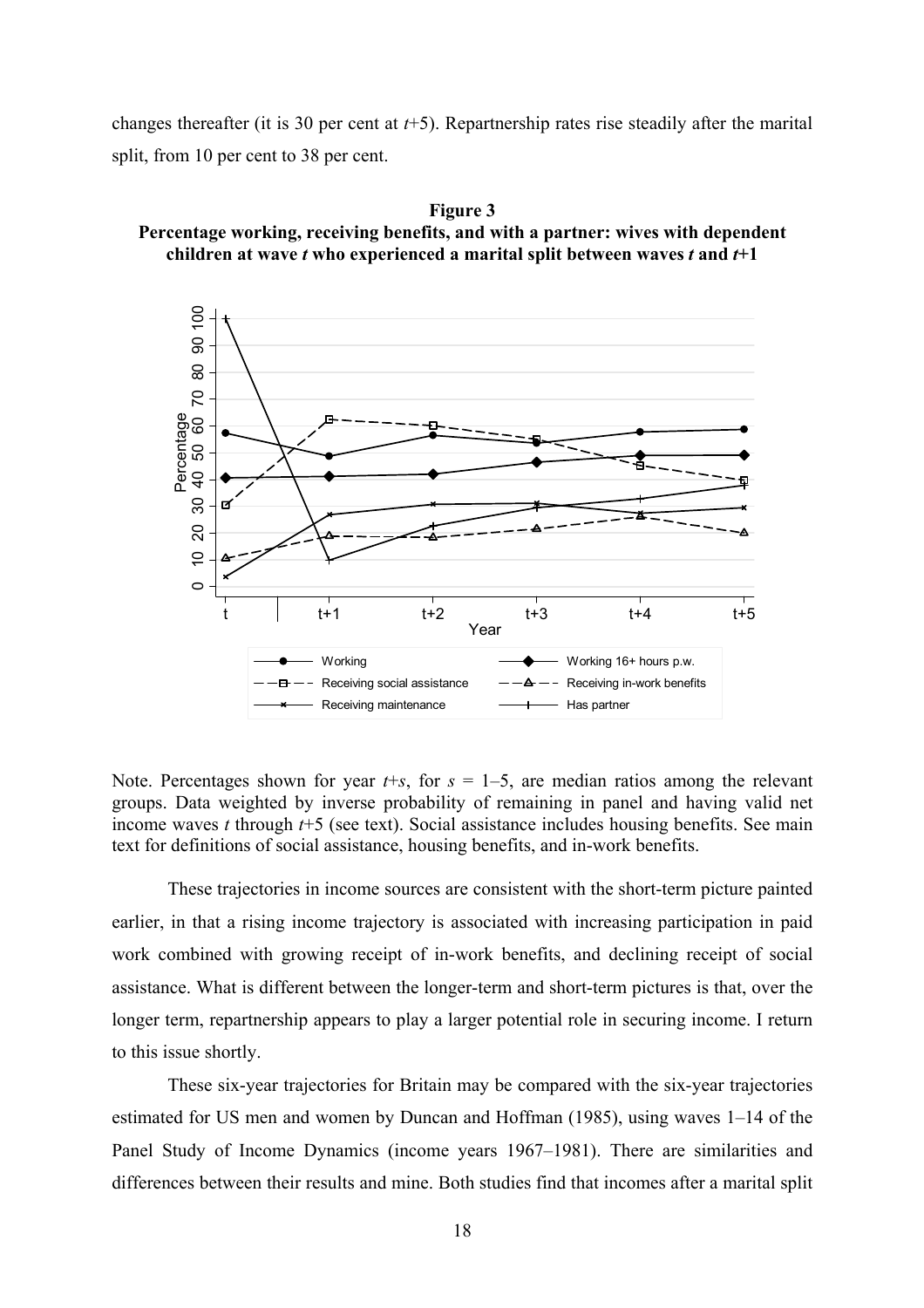rise for separating husbands but, for separating women, fall initially though subsequently recover even if not to pre-split levels (see their Figures 14.3 and 14.4). The principal difference between us is that they emphasise repartnership rather than work as a source of income replacement.<sup>[16](#page-21-0)</sup> An explanation for this emphasis could be that the labour force participation rates for separating women in the US were high in the years after a marital split – and higher than those for comparable British women – and hence there was less opportunity to increase income by raising labour force participation rates further.

 Given their emphasis, Duncan and Hoffman were motivated to develop an empirical model of the gains for remarriage for women. They estimate jointly an equation for the probability of repartnership within the five years after the marital split and, for women who do repartner, an equation for the new partner's labour income, using the Heckman (1979) sample selection modelling approach.

For Britain, my results about the longer-term changes after a marital split suggest that a different approach would be more appropriate – one that examines the correlates of not only repartnership but also of labour force participation, and the interrelationships between the processes. And it would be of interest to examine not only whether there is a repartnership or (re-)employment, but also how long it takes for these these events to occur for women with different characteristics. All of these aspects can be estimated using a bivariate duration model: see e.g. the discussion of multivariate mixed proportional hazard models by van den Berg (2001). One would not need to limit the observation window to a fixed width – spells may be shorter or longer than five years – and this would also lead to larger sample sizes. Another potential advantage is that sample drop out can be modelled jointly with the other processes of substantive interest. Development of this approach is the subject of my current research and will be reported elsewhere in due course. The work complements that of Paull (2007) who examined the timings of partnership and employment transitions relative to each using monthly history data, but with separate univariate duration models for each process.

## **5. Concluding remarks**

 $\overline{a}$ 

Fourteen waves of BHPS panel data reveal interesting new findings about the economic consequences of a marital split in Britain. First, the short-term income loss associated with a marital split has declined over time for women with dependent children, and for the children

<span id="page-21-0"></span><sup>&</sup>lt;sup>16</sup> In their study, like mine, 'divorce' refers to separations of legally married as well as cohabiting partners.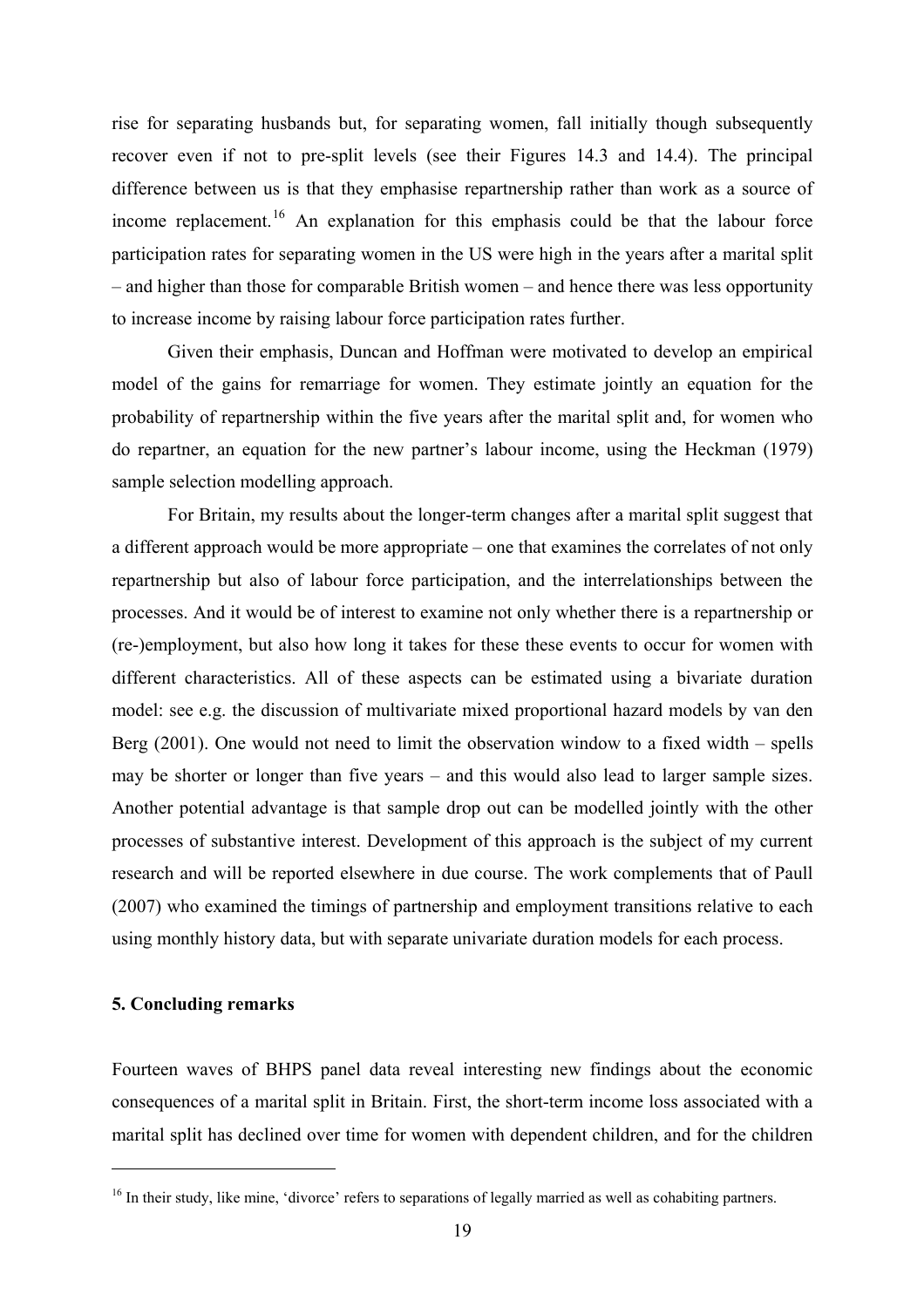of separating parents, and by a substantial amount. The most plausible explanations for these trends are the secular rise in women's labour force participation rates and, related, the changes to the social security system, especially to in-work benefits, introduced by the Labour government in the late 1990s which stimulated lone mothers' employment rates and made work pay. Second, women's income trajectories over the longer-term follow a distinct upward trend on average after the initial fall associated with the marital split. Women with children who have a job in the year after their marital split and retain it in each of the following five years come close to recovering their pre-split incomes after five years.

 These findings can be interpreted as Good News. There is also some Bad News. There remain large gaps on average between the short-term income losses of separating husbands and of separating women. This is despite the improvement in the circumstances of women with children. Observe too that the average short-term income loss for childless separating women has remained fairly constant over the last fifteen years. Gender remains a good predictor of whether an adult's income rises or falls after experiencing a marital split.

## **References**

- Aassve, A., Betti, G., Mazzuco, S. and Mencarini, L. (2007) 'Marital disruption and economic well-being: a comparative analysis', *Journal of the Royal Statistical Society, Series A*, 170: 781–799.
- Andreß, H-J., Borgloh, B., Bröckel, M., Gisselmann, M. and Hummelsheim, D. (2006) 'The economic consequences of partnership dissolution – a comparative analysis of panel studies from Belgium, Germany, Great Britain, and Sweden', *European Sociological Review*, 22: 533–560.
- Bianchi, S. and McArthur, E. (1989) 'The relationship between family compositional change and the economic status of children: SIPP and PSID', in *Individuals and Families in Transition: Understanding Change Through Longitudinal Data*. Washington DC: U.S. Bureau of the Census, 43–67.
- Bianchi, S., Subaiya, L. and Kahn, J.R. (1999) 'The gender gap in the economic well-being of non-resident fathers and custodial mothers', *Demography*: 36: 195–203.
- Böheim, R. and Jenkins, S.P. (2006) 'A comparison of current annual measures of income in the British Household Panel Survey', *Journal of Official Statistics*, 22: 733–758.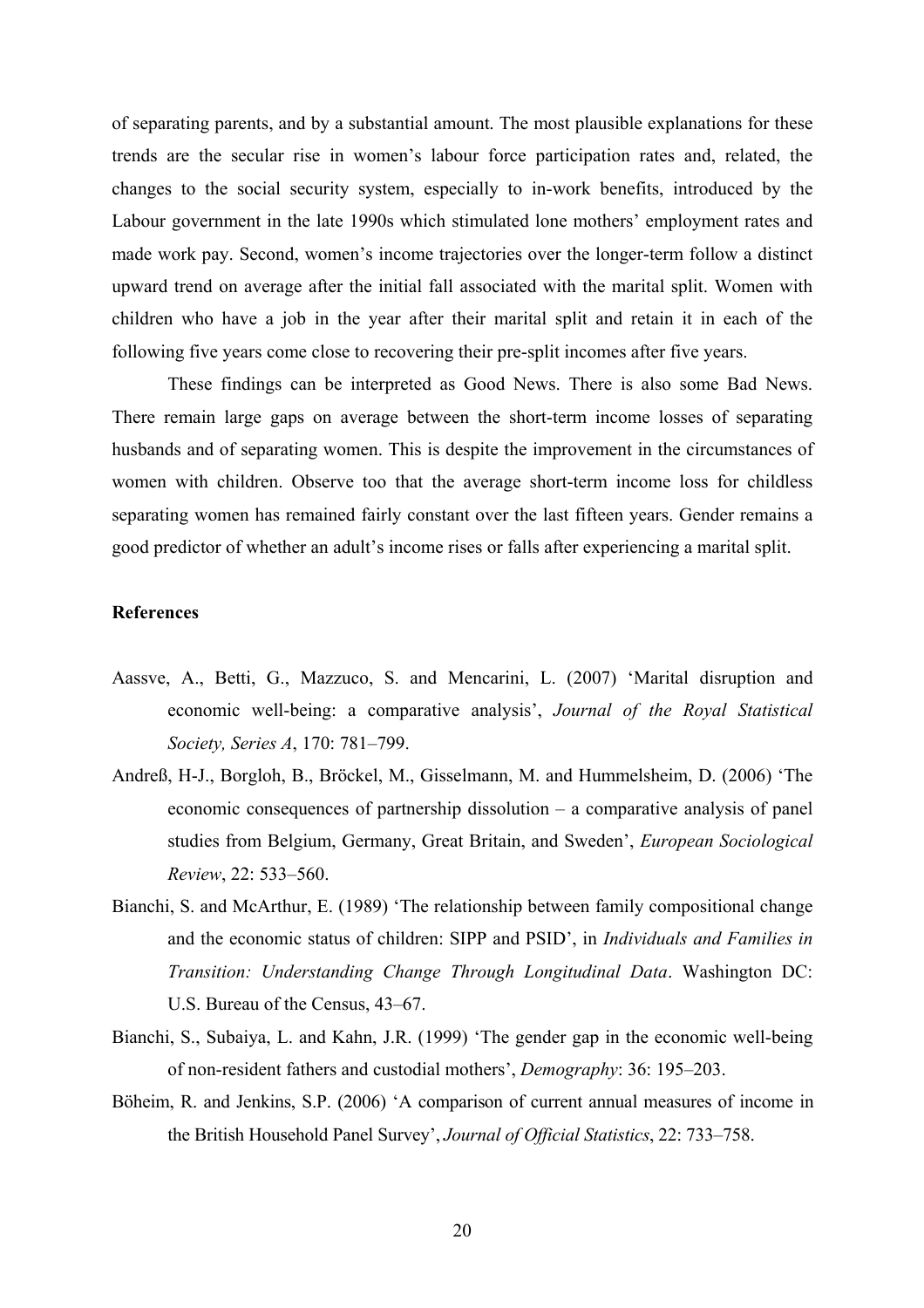- Brewer, M. and Shephard, A. (2004) *Has Labour Made Work Pay?* York: York Publishing Services for the Joseph Rowntree Foundation.
- Brewer, M. Duncan, A., Shephard, A. and Suarez, M.J. (2006) 'Did working families' tax credit work? The impact of in-work support on labour supply in Britain', *Labour Economics*, 13: 699–720.
- Burkhauser, R.V., Duncan, G.J. Hauser, R. and Berntsen, R. (1990) 'Economic burdens of marital disruptions: a comparison of the United States and the Federal Republic of Germany', *Review of Income and Wealth*, 36: 319–333.
- Burkhauser, R.V., Duncan, G.J. Hauser, R. and Berntsen, R. (1991) 'Wife or Frau, women do worse: a comparison of men and women in the United States and Germany after marital dissolution', *Demography*, 28: 353–360.
- Coulter, F.A.E., Cowell, F.A. and Jenkins, S.P. (1992) 'Differences in needs and assessment of income distributions', *Bulletin of Economic Research*, 44: 77–124
- David, M.H. and Flory, T.S. (1989) 'Changes in marital status and short-term income dynamics', in *Individuals and Families in Transition: Understanding Change Through Longitudinal Data*. Washington DC: U.S. Bureau of the Census, 15–22.
- Department for Work and Pensions (2007) *Households Below Average Income 1994/95– 2005/06*. London: Department for Work and Pensions.
- Duncan, G.J. and Hoffman. S.D. (1985) 'Economic consequences of marital instability' in M. David and T.M. Smeeding (eds.), *Horizontal Inequity, Uncertainty and Well-being*. Chicago IL, University of Chicago Press, pp. 427–470.
- Finnie, R. (1993) 'Women, men, and the economic consequences of divorce: evidence from Canadian longitudinal data', *Canadian Review of Sociology and Anthropology*, 30: 205–241.
- Francesconi, M. and van der Klaauw, W. (2007) 'The socioeconomic consequences of inwork benefit reform for British lone mothers', *Journal of Human Resources*, 42: 1– 31.
- Gregg, P. and Harkness, S. (2003) 'Welfare reform and lone parents employment in the UK', Working Paper 03/72, Bristol: Centre for Market and Public Organisation, University of Bristol.
- Gregg, P. Harkness, S. and Smith, S. (2007) 'Welfare reform and lone parents in the UK', Working Paper 07/182, Bristol: Centre for Market and Public Organisation, University of Bristol.